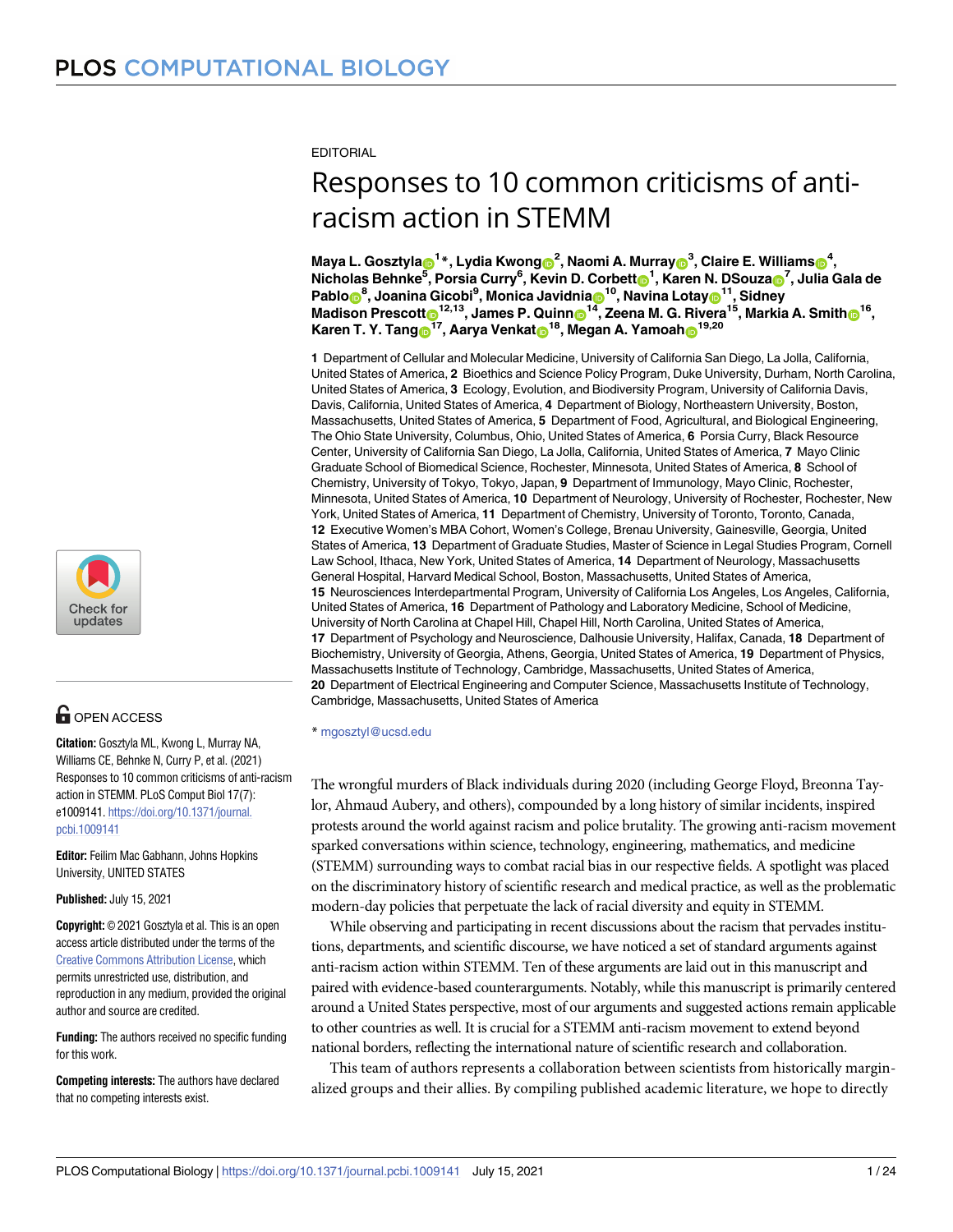<span id="page-1-0"></span>confront racist ideology in STEMM with evidence-based arguments while simultaneously amplifying the research and perspectives of scholars of color. Our broad goal in articulating this information is to facilitate more productive conversations (and, in turn, tangible systemic changes) toward addressing racial discrimination within STEMM.

#### **1. "There is no evidence of racism in STEMM."**

First, it is important to distinguish between the "method" of science and the "enterprise" of science [[13](#page-16-0)]. The scientific method is an objective strategy to understand natural phenomena. The scientific enterprise describes how experiments are conceived, performed, and interpreted in real practice. While the scientific method is impartial, the scientific enterprise is subject to individual biases and societal values [[13](#page-16-0)].

There is a large body of evidence demonstrating that racism, particularly anti-Black racism, is prevalent within the scientific enterprise. Approximately 62% of Black employees and 42% of Hispanic employees in the STEMM workforce say they have experienced racial discrimination in recruitment, the hiring process, or competing for promotions [[14](#page-16-0)]. Racial discrimination often manifests as microaggressions: commonplace indignities that (whether intentional or unintentional) communicate a hostile or derogatory message to BIPOC (defined in [Table](#page-2-0) 1) [\[5](#page-15-0)]. For example, women of color faculty report being frequently mistaken for university staff or graduate students [\[15\]](#page-16-0), and Black professors are often perceived by their colleagues to have been hired primarily for their underrepresented minority status and feel added pressure to prove their legitimacy as a scholar [\[16,17](#page-16-0)].

Microaggressions are examples of individual racism, a term that describes a person's prejudices and behaviors (both conscious and unconscious). Racism can also manifest at the systemic level. Systemic racism refers to "the policies and practices entrenched in established institutions, which result in the exclusion or promotion of designated groups" [[4](#page-15-0)]. Importantly, systemic racism does not require individual intent; it is a status quo maintained by inaction and apathy, rather than overt acts of racism [\[4\]](#page-15-0).

Black scholars are underrepresented in nearly every field of STEMM, which reflects the existence of systemic racism [\(Fig](#page-3-0) 1) [[18](#page-16-0)]. For example, only 5.9% of noninternational students enrolled in life sciences PhD programs in the US are Black, despite making up nearly 13% of the US population [\[18,19\]](#page-16-0). This disparity is even greater at the college and university faculty level: Only 0.7% of biology professors are Black, while 83.3% are white [[19](#page-16-0)]. Black, Latinx, and Native American professionals are also underrepresented in Big Tech companies, a trend that has improved very little in the past 5 years [\[20\]](#page-16-0).

Systemic racism is maintained by current faculty and administration, whether consciously or unconsciously. One study found that professors rated identical CVs less favorably when the applicant had a traditionally Black or Latinx name compared to a traditionally white or Asian name [[21](#page-16-0)]. Black applicants are 13% less likely than white applicants to receive research funding from the National Institutes of Health (NIH) [\[22\]](#page-16-0). BIPOC, especially women of color, are less likely than other groups to be invited or assigned to give talks at scientific meetings, despite requesting to present posters more often than their counterparts [[23](#page-16-0)]. In the STEMM workforce, the salary levels of Black and Hispanic/Latinx professionals are substantially lower than their white counterparts at all educational levels, even when controlling for differences in field of occupation, experience, and degree-granting institution [\[24,25\]](#page-16-0).

The existence of racism in STEMM does not only impact students and scientists. Science has a long history of mistreating Black people and other minorities as research subjects. This is evidenced by the experimental surgeries on Black enslaved women (without anesthesia) by "the father of modern gynecology" J. Marion Sims, the unconsenting and deceptive derivation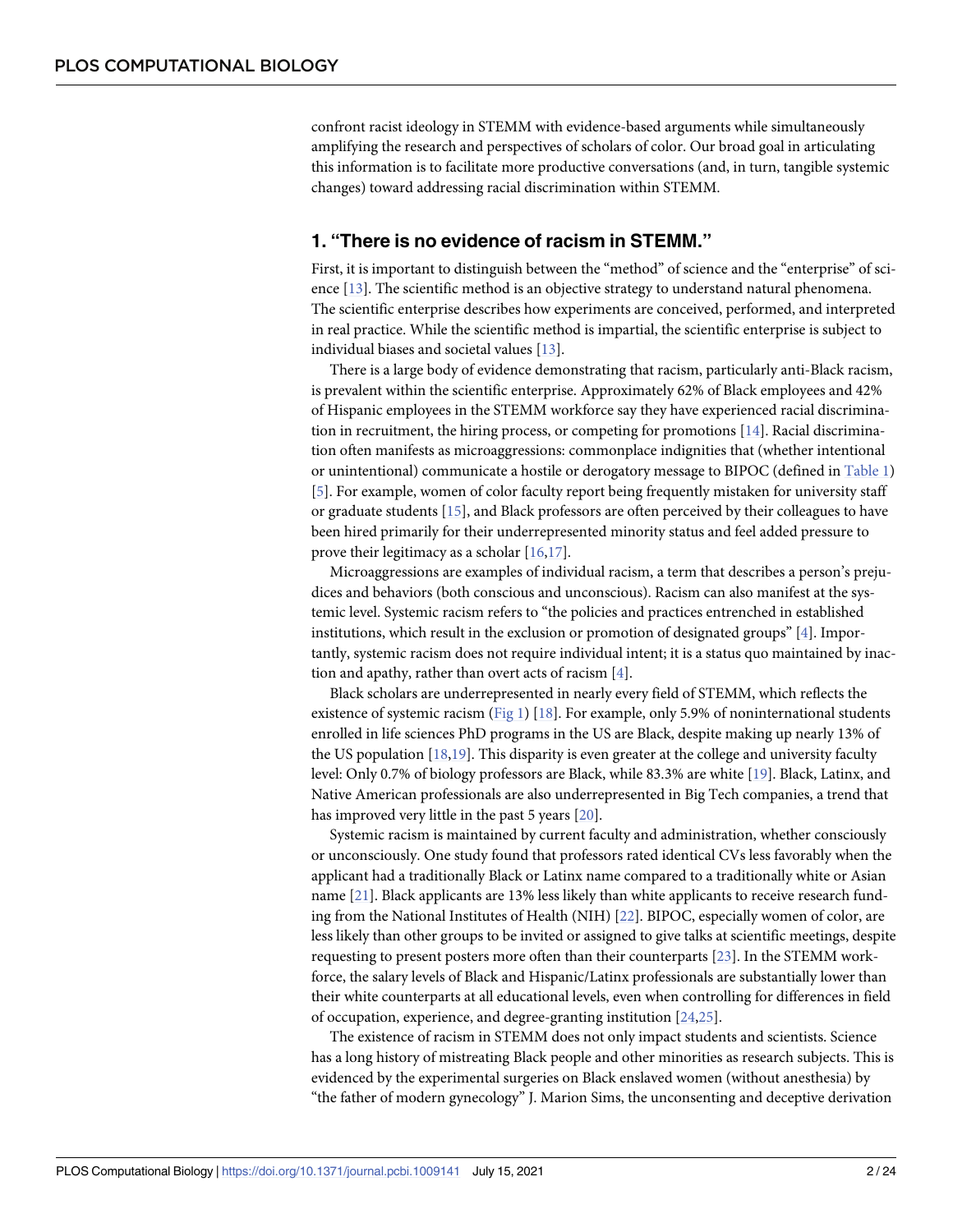| Tapit 1. Giossai y 61 itiliis.               |                                                                                                                                                                                                                                                                                                                                                     |  |  |  |
|----------------------------------------------|-----------------------------------------------------------------------------------------------------------------------------------------------------------------------------------------------------------------------------------------------------------------------------------------------------------------------------------------------------|--|--|--|
| Term                                         | Definition                                                                                                                                                                                                                                                                                                                                          |  |  |  |
| <b>BIPOC</b>                                 | BIPOC stands for Black, Indigenous, and People of Color. According to the<br>BIPOC Project, this term was created in order to "highlight the unique<br>relationship to whiteness that Indigenous and Black people have, which shapes<br>the experiences of and relationship to white supremacy for all people of color<br>within a US context" [1]. |  |  |  |
| Black                                        | A person having origins in any of the Black racial groups of Africa [2].                                                                                                                                                                                                                                                                            |  |  |  |
| White                                        | A person having origins in any of the original peoples of Europe, the Middle<br>East, or North Africa [2].                                                                                                                                                                                                                                          |  |  |  |
| Asian                                        | A person having origins in any of the original peoples of the Far East, Southeast<br>Asia, or the Indian Subcontinent, including, for example, Cambodia, China,<br>India, Japan, Korea, Malaysia, Pakistan, the Philippine Islands, Thailand, and<br>Vietnam [2].                                                                                   |  |  |  |
| Hispanic                                     | A person having origins in a Spanish-speaking country, regardless of race [2].<br>May or may not overlap with Latinx <sup>1</sup> .                                                                                                                                                                                                                 |  |  |  |
| Latinx or Latino/a                           | A person from Latin America, regardless of language or race. Latinx is the<br>gender-neutral form of Latino/a [3]. May or may not overlap with Hispanic <sup>1</sup> .                                                                                                                                                                              |  |  |  |
| American Indian or Alaska<br>Native          | A person having origins in any of the original peoples of North and South<br>America (including Central America) who maintains cultural identification<br>through tribal affiliation or community attachment [2].                                                                                                                                   |  |  |  |
| Native Hawaiian or Other<br>Pacific Islander | A person having origins in any of the original peoples of Hawaii, Guam, Samoa,<br>or other Pacific Islands [2].                                                                                                                                                                                                                                     |  |  |  |
| Individual racism                            | The conscious or unconscious racial prejudices held by individuals [4].                                                                                                                                                                                                                                                                             |  |  |  |
| Systemic racism                              | The policies and practices entrenched in established institutions that result in the<br>exclusion or promotion of designated groups [4].                                                                                                                                                                                                            |  |  |  |
| Microaggression                              | Commonplace indignities that (whether intentional or unintentional)<br>communicate a hostile or derogatory message to BIPOC [5].                                                                                                                                                                                                                    |  |  |  |
| Implicit racial bias                         | Unconscious prejudices against a racial group, which can influence a person's<br>perceptions without their awareness [6].                                                                                                                                                                                                                           |  |  |  |
| Racial wealth gap                            | The substantial, disproportionate concentration of wealth in white US families<br>$[7]$ .                                                                                                                                                                                                                                                           |  |  |  |
| Colorism                                     | A form of prejudice in which people with lighter skin are treated more<br>preferentially than people with darker skin, independent of race [8].                                                                                                                                                                                                     |  |  |  |
| Intersectionality                            | How multiple aspects of one's identity (such as race, ethnicity, gender expression,<br>sexual identity, class, culture, and age) contribute to compounding experiences of<br>discrimination [9].                                                                                                                                                    |  |  |  |

<span id="page-2-0"></span>

| Table 1. Glossary of terms. |  |  |
|-----------------------------|--|--|
|                             |  |  |

<sup>1</sup>Hispanic refers to individuals from Spanish-speaking countries, whereas Latinx (the gender-neutral form of Latino/ Latina) refers to individuals from countries in Latin America. Someone can identify as both Hispanic and Latinx, or just one of them [[10](#page-16-0)]. For many studies referenced in this document, Hispanic and Latinx were combined into a single category. Thus, we use "Hispanic/Latinx" when referencing the results of these studies. In cases where the study only included a Hispanic category without any mention of Latinx (or vice versa), we refer to these groups using the same language as the original study. Additionally, the US census classifies Hispanic or Latinx as an ethnicity, not a race. However, two-thirds of Hispanic/Latinx individuals in the US consider Hispanic/Latinx to be a part of their racial identity [[11](#page-16-0)]. Identification as Hispanic/Latinx can also influence one's experiences with both systemic and individual racism [[12](#page-16-0)]. To account for this, we generally refer to Hispanic/Latinx as its own racial and ethnic identity, while recognizing that this categorization is imperfect and has significant overlaps with other groups. Additionally, unless otherwise specified, references to "white" people in this document do not include individuals who identify as Hispanic/Latinx.

<https://doi.org/10.1371/journal.pcbi.1009141.t001>

and dissemination of tissue from Henrietta Lacks to create the HeLa cell line, and the blatant disregard of life and lack of consent from patients infected and untreated in the Tuskegee Syphilis Study, among others [\[26\]](#page-16-0).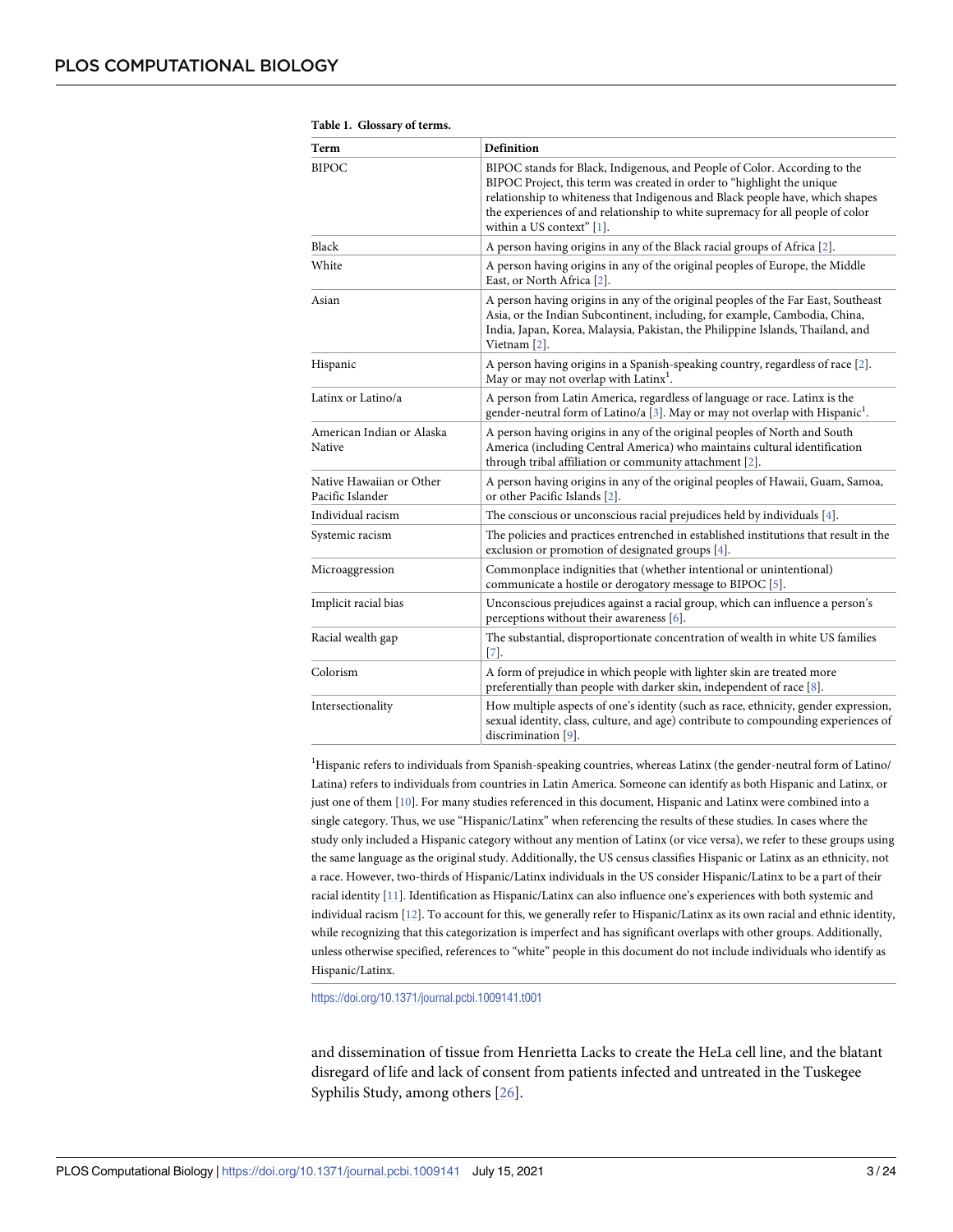<span id="page-3-0"></span>

**[Fig](#page-1-0) 1. Racial/ethnic demographics of STEMM faculty.** The white, Black, and Asian categories only include individuals who are not of Hispanic/Latinx ethnicity. US population data is based on estimates from the US Census Bureau as of July 1, 2019 [[36](#page-17-0)]. Field-specific data are based on internal surveys recorded between 2005 and 2018 [\[36](#page-17-0)– [40\]](#page-17-0).

#### <https://doi.org/10.1371/journal.pcbi.1009141.g001>

The legacy of this unethical research is still felt today, as it contributes to prevalent distrust of the medical and scientific communities by BIPOC [[27](#page-17-0)]. This distrust, combined with inadequate efforts to recruit BIPOC as research subjects, means that BIPOC are underrepresented among clinical trial participants and other human research cohorts [\[28–30\]](#page-17-0). As a result, the benefits of our research are not distributed equally; since the large majority of research subjects and tissue donors are white (even for many diseases that disproportionately affect BIPOC), biomedical research often has reduced relevance for BIPOC [[29](#page-17-0),[30](#page-17-0)]. For medical research to apply to ethnic minorities, health and research institutions must build trust and establish relationships with minorities in order to encourage participation [[31](#page-17-0)].

Medical professionals today still discriminate based on false beliefs about race, which can directly impact patient care. In one study, 40% of medical students reportedly believed that Black people's skin is thicker than white people's. Students who held these false beliefs rated Black patients' pain lower than white patients' and made less accurate treatment recommendations [\[32\]](#page-17-0). Additionally, medical students are not taught to identify symptoms that may present differently on darker skin. When healthcare professionals are taught to identify medical conditions by the presence of rashes, skin becoming pale, or lips turning blue, BIPOC patients may be overlooked in initial screenings; their quality of care is lower even before treatment because their symptoms are less likely to be recognized [\[33\]](#page-17-0). Racial bias in medicine not only exacerbates distrust of biomedical research, but also entrenches systemic healthcare disparities between racial and ethnic groups [[34,35\]](#page-17-0).

The existence of both individual and systemic racism within STEMM institutions, as well as the role of scientists and medical professionals in perpetuating broader systems of racial inequity, have been thoroughly documented. It is our responsibility as scientists to acknowledge this body of evidence, take action to promote racial equity in our workplaces, and examine the impacts of our research on society.

#### **2. "Don't politicize STEMM! Stick to the science, not social issues."**

Scientific research is influenced by societal values and priorities. Scientists are people, which means that their opinions, biases, and beliefs will be present in STEMM workspaces—this makes science inherently political [\[41\]](#page-17-0). In addition, many scientific studies deal with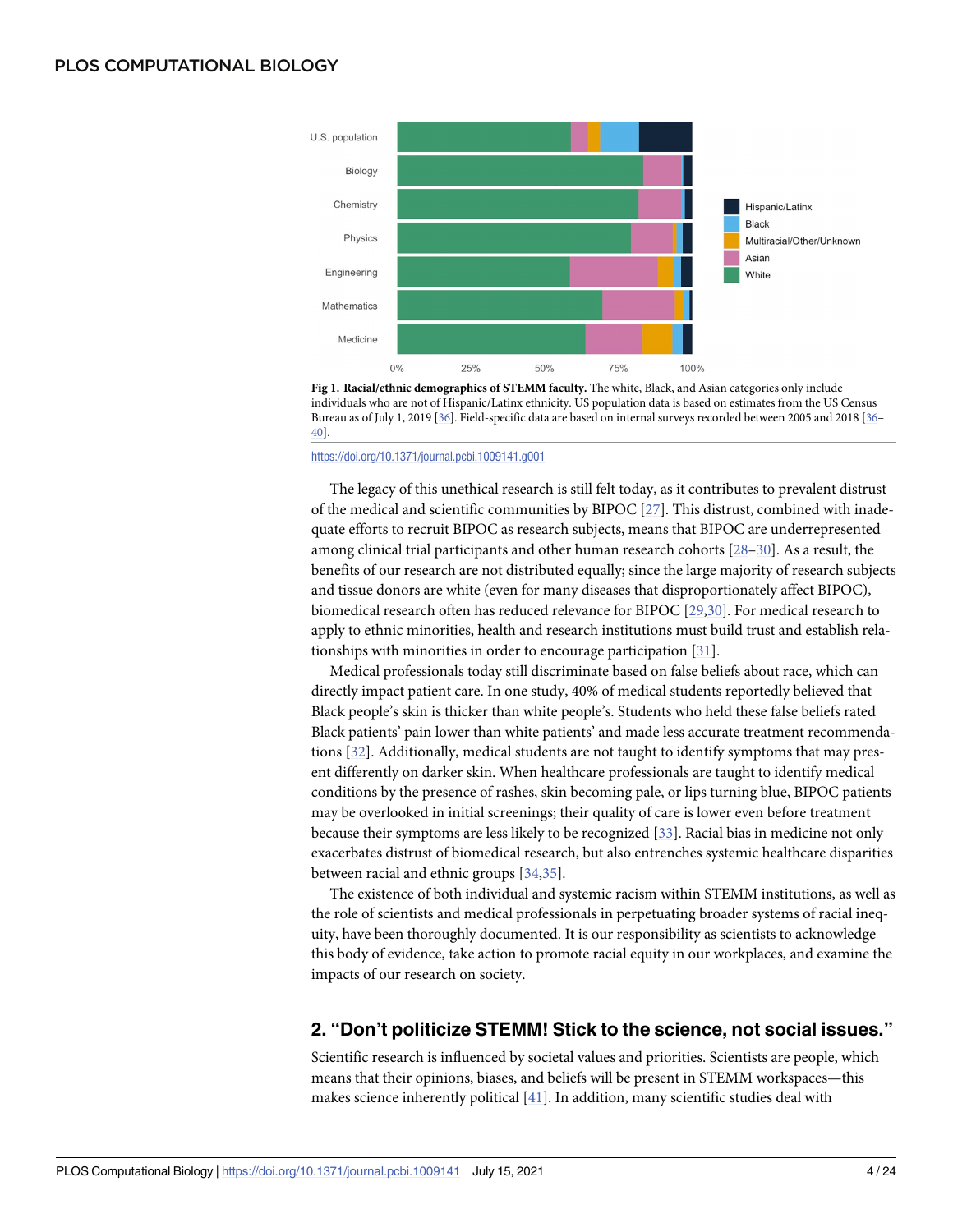<span id="page-4-0"></span>politicized subject matter due to the implications of their findings (i.e., climate science and COVID-19) [[42](#page-17-0)]. Scientific findings that have direct and immediate societal, health, or safety implications frequently require the recruitment of political institutions out of ethical concern. The goal of activism in science is to use data-backed claims to support understanding, awareness, and action in the public, political, and governmental spheres. This does not interfere with the rigor of scientific claims. If scientists avoid communicating the far-reaching implications of their science for public health and safety in an effort to solely avoid politicization, this is an ethical and professional failing [\[42](#page-17-0)].

Additionally, in the US and other countries, scientific research is inherently involved in politics, and public perception and support of science are divided by party affiliation [\[43\]](#page-17-0). This is noteworthy, as historically a quarter or greater of science funding in the US (and half of all funding for basic research) comes from government agencies [\[44\]](#page-17-0). The US scientific funding landscape changes with changing political party representation. In response to this, universities and scientific societies have historically lobbied in support of increased scientific funding [\[45\]](#page-17-0). This relationship between governmental funding, influence of science on public policy, and lobbying on behalf of scientific interests further positions science in the political realm.

Beyond institutions, scientific theories have also been used to justify racism by manufacturing biological differences between races, such as the division of human beings into racial taxa by Carl Linnaeus or the co-opting of Darwinist principles by eugenicists [\[46,](#page-17-0)[47](#page-18-0)]. This phenomenon is not relegated to the past; even today, genetic research is often co-opted by white supremacist groups, misrepresented, and weaponized in support of racist ideas [\[48,49](#page-18-0)]. The biological sciences are not unique in perpetuating racism. For example, machine learning models are frequently built using racially biased datasets [[50](#page-18-0)]. This has led to widely used algorithms (including for facial recognition or criminal recidivism) that are less accurate for BIPOC, perpetuating systemic racism in the criminal justice system [\[51–53](#page-18-0)].

Scientists are responsible for generating data and interpreting results that direct the course of many aspects of society. We have a responsibility to confront both our own biases and those present in the scientific literature in order to ensure that the data and guidance we produce are not perpetuating or enabling inequality. We must hold ourselves and our peers accountable, not only in issues of scientific integrity, but also in issues of ethical integrity.

#### **3. "I'm not racist, so I don't need to do anything."**

If you do not experience systemic racism, you are likely benefiting from it, whether by being more generously supported by your institutions, being assumed to belong, or, importantly, not bearing the significant mental and emotional burden of being subjected to racism. Racist policies only exist because those in power benefit from the oppression of the minority group. If you are benefiting from the oppression of others and choosing not to acknowledge and dismantle it, your compliance perpetuates the system. You cannot claim to be "not racist" and do nothing about it; rather, we must be actively anti-racist and take steps to combat racism in our lives (see our Call to Action) [\[54\]](#page-18-0).

Academics who are not part of underrepresented groups can leverage their privilege to move beyond passive allyship and become active "coconspirators" against racism [[55](#page-18-0)]. There are a multitude of ways to work against racism at every level of the social–ecological model; they all start with self-education on the experiences of BIPOC and self-reflection on where you can create change [\[56\]](#page-18-0). Self-education is crucial, as the unpaid labor for anti-racism initiatives disproportionately falls upon faculty of color, who on average spend longer than their white colleagues promoting diversity-related initiatives [[57–59\]](#page-18-0). In addition, Black faculty are more likely to engage in research that addresses systemic healthcare disparities [[60](#page-18-0)].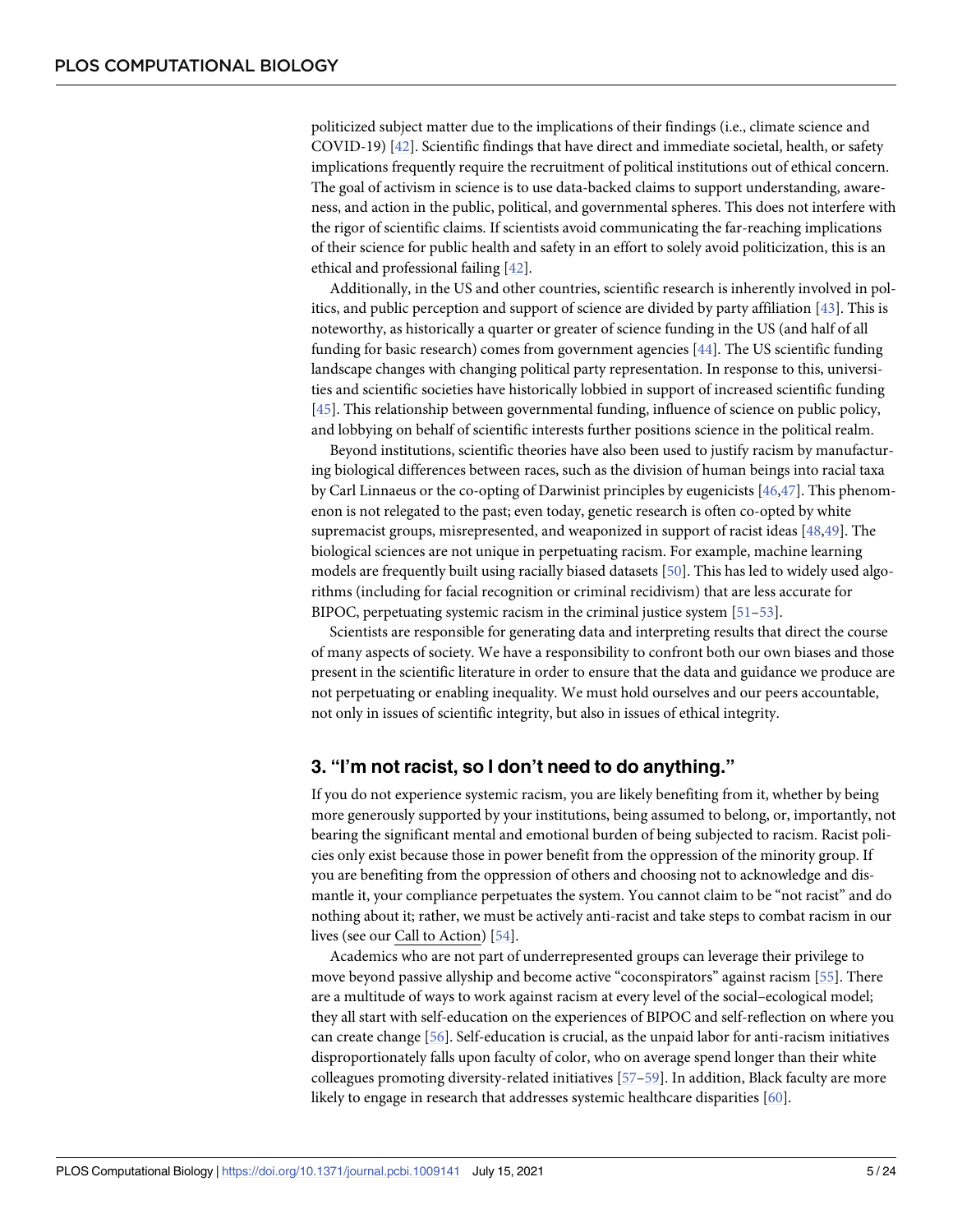<span id="page-5-0"></span>Many academics also need to bring anti-racism into their experimental design. A growing body of evidence suggests that culture and environment play a significant role in how individuals perceive themselves and their environments [\[61\]](#page-18-0). However, the widely held belief that human behavior, perception, and memory are innate and should not differ across cultural groups can discourage scientists from collecting or considering data about culture and ethnicity as part of their research design. This often leads to nonrepresentative studies that generalize the Western, educated, industrialized, rich, democratic experience to people from all cultures and ethnicities [[61](#page-18-0)]. Researchers across all fields that study human biology and behavior have a key opportunity to exercise being inclusive and anti-racist by designing representative and robust studies.

Even if you are actively anti-racist, it is important to note that some degree of racial bias is present in all of us (even if it is subconscious), which can manifest as unintentional microaggressions rather than overt racism (discussed in Response #1) [\[62\]](#page-18-0). For example, faculty preconceptions of students' learning ability—such as whether the ability to obtain and retain knowledge is fixed or flexible—can exacerbate achievement gaps in STEMM via subtle situational cues that reinforce stereotypes about which groups are more likely to excel [[63](#page-18-0)]. Additionally, implicit bias can manifest at the faculty hiring level, as academic hiring committee members tend to prefer candidates who mirror their own training, values, and research interests [\[63\]](#page-18-0). The failure of institutions to train and continually combat implicit biases supports the continuation of practices that directly harm BIPOC. Acknowledgment of our implicit biases is necessary to continually improve teaching, mentoring, and hiring strategies at the systemic level.

# **4. "I only hire/award/cite based on merit; I do not need to consider race."**

Arguments that support the objective consideration of merit without the overarching context of external factors are often weaponized against diversity efforts. One recent example is an opinion piece by Tomas Hudlicky that was published (and quickly retracted) in the scientific journal *Angewandte Chemie* [[64,65\]](#page-18-0). Hudlicky argued that the consideration of factors besides "merit" will result in candidates from underrepresented groups being chosen over more qualified candidates, thereby compromising scientific progress. (He also felt that such initiatives place nonminority candidates at an unfair disadvantage; this topic is discussed in Response #6.)

Arguments like Hudlicky's rely on the assumption that academia is a meritocracy, wherein factors such as grades, awards, and publications depend solely on talent and effort, and therefore, we can use these metrics to objectively select the best candidate. First, it should be noted that the concept of "meritocracy" was introduced as satire in a political fiction novel by Michael Dunlop Young [[66](#page-18-0)], who never intended for it to be considered as a viable sociopolitical framework [[67](#page-18-0)]. Dunlop Young believed that a society structured as a meritocracy would appear equitable, but ultimately serve to reinforce and perpetuate preexisting inequality; only the most privileged would be able to access education necessary to succeed on tests of "merit," and this could easily be weaponized to exclude those without resources [[66](#page-18-0)]. As Dunlop Young understood, success in academia is highly influenced by factors outside of one's control, including race, ethnicity, class, and gender (among many other things) [\[68\]](#page-19-0). Students of color are subject to both explicit and implicit acts of racial discrimination, which add an extra barrier to their success. The stress of everyday racism contributes to a heavier cognitive load for BIPOC, which is associated with both mental and physical illnesses, as well as reduced academic productivity [[69,70\]](#page-19-0).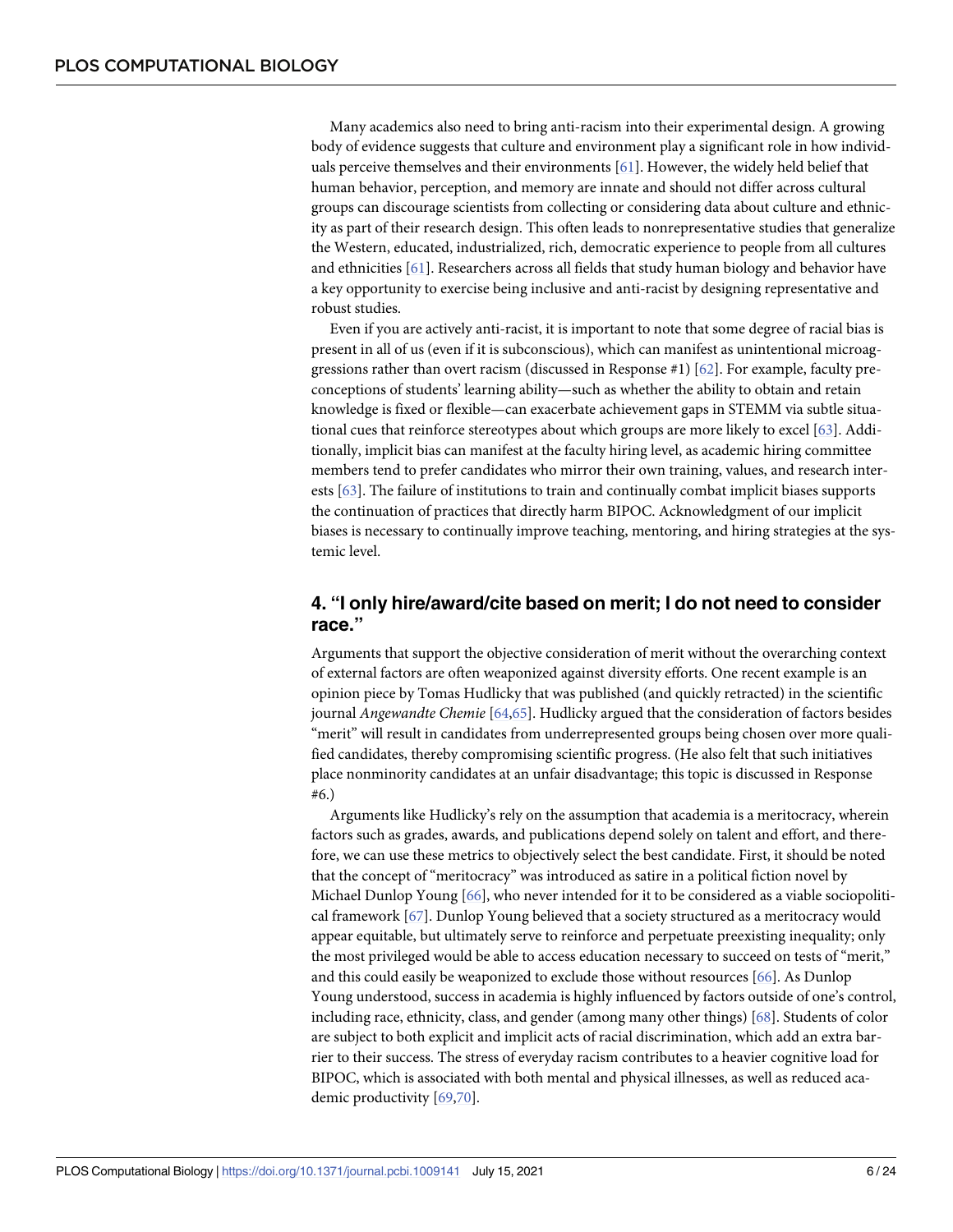<span id="page-6-0"></span>

**Fig 2. Median net worth of US households.** The white and Black categories only include individuals who are not multiracial or of Hispanic/Latinx ethnicity. The high-income category contained an insufficient number of Black and Hispanic/Latinx households to be analyzed separately [[7](#page-16-0)].

<https://doi.org/10.1371/journal.pcbi.1009141.g002>

In addition, the wage gap (and even more so, the wealth gap) between white people and BIPOC in the US means that students of color are less likely to have financial support from their families during college [[71](#page-19-0)]. The median net worth of white households is 10 times that of Black households and 8 times that of Hispanic households [\[7](#page-16-0)]. Even among households with the same annual income, the wealth of white households greatly exceeds that of Black and Hispanic households (Fig 2) [\[7](#page-16-0)]. This is because wealth takes into account the sum of a household's total assets, including investments and real estate. Wealth accumulates over generations via gifts and inheritances. The racial wealth gap represents the legacy of slavery in the US and subsequent racist practices such as Jim Crow laws, redlining, and mass incarceration. These forces have prevented Black Americans from accumulating generational wealth while offering white Americans a 400-year head start [[72](#page-19-0)].

The wealth gap contributes to unequal access to STEMM education during K-12 education (discussed in Response #7). It can also limit the ability of students of color to pursue undergraduate research, internships, and other unpaid opportunities in STEMM, or to accept lowpaying positions as graduate students or postdocs. The wealth gap is also closely linked to why BIPOC tend to score lower on standardized tests, including the GRE and SAT: Individuals who identify as BIPOC may have fewer opportunities to enroll in expensive preparatory classes or to take required entrance exams multiple times [\[73\]](#page-19-0). In these ways, the racial wealth gap prevents a truly meritocratic system in STEMM from existing by placing disproportionate barriers on BIPOC [\[68\]](#page-19-0).

More broadly, the criteria that define "merit" possess inherent bias. For instance, research that focuses on systemic healthcare disparities (which is more commonly pursued by Black than white researchers) is rated as less impactful by NIH grant reviewers, despite its critical importance for biomedical research [[60](#page-18-0)]. Furthermore, the publications of Black scientists tend to have fewer coauthors and receive fewer citations, suggesting that Black scientists may face barriers to establishing professional networks [[74](#page-19-0)]. Judging applicants on "soft skills" can also perpetuate racial bias. BIPOC at Big Tech companies are frequently perceived by their employers as not fitting in with the "workplace culture." In many cases, BIPOC report that this perception arose from coworkers excluding them from social interactions [[75](#page-19-0)].

As Malcolm Gladwell argues in *Outliers*, many highly accomplished individuals fail to recognize the degree to which privileges have contributed to their achievement, and their success is utilized as an example to justify the existence of a supposedly meritocratic system [[76](#page-19-0)]. An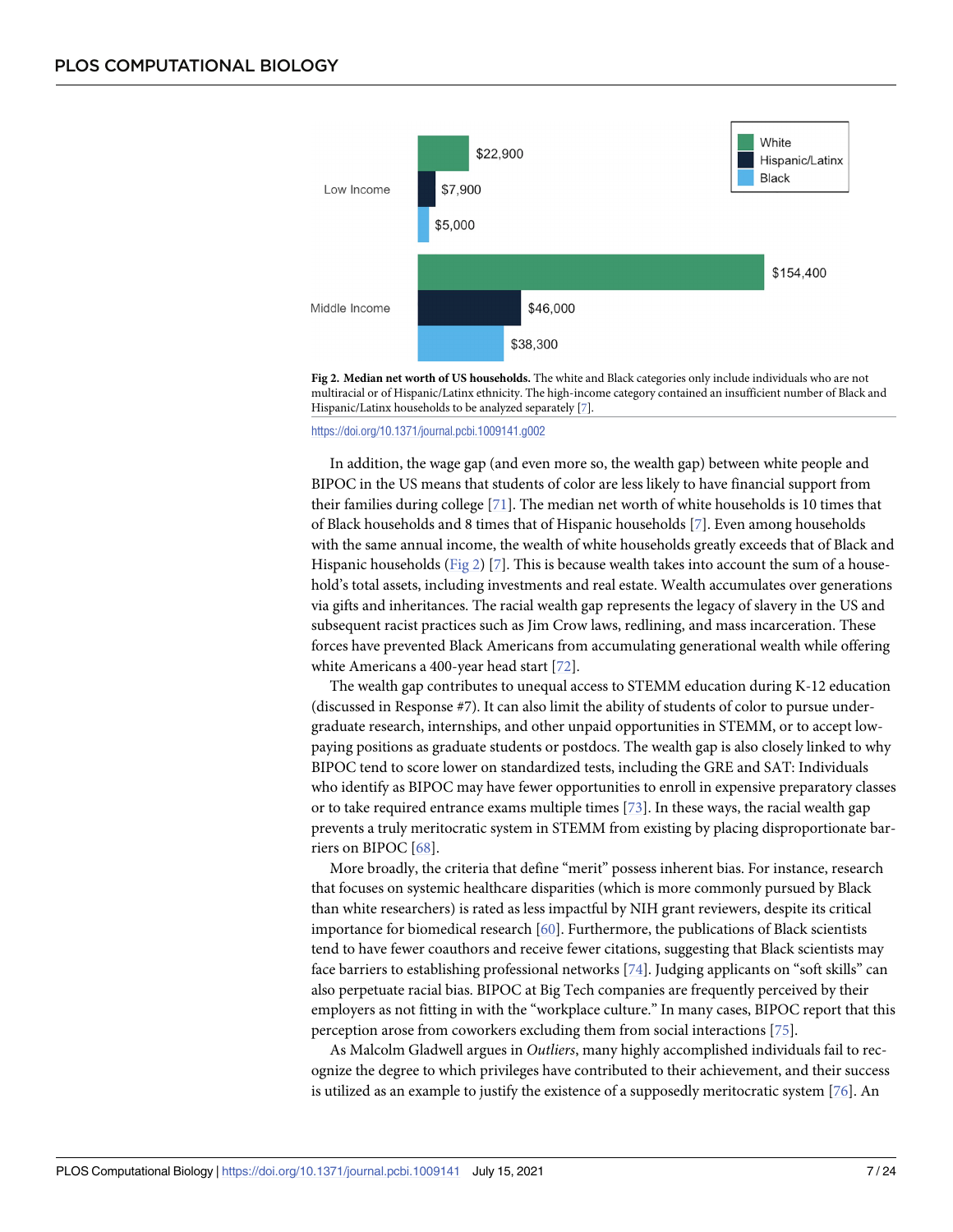<span id="page-7-0"></span>awareness of race and its relationship to privilege reveals the infeasibility of a meritocracy. Race-conscious decision-making does not compromise our ability to select the best candidate for a position—in fact, it is quite the opposite. If our goal is to select the most talented and hard-working candidate, then we must account for the external factors that could impair an individual's efforts from translating into standardized measures of success. Individuals who claim they are "color-blind" or "don't see race" for the sake of upholding a nonexistent meritocracy are perpetuating the discriminatory status quo by failing to acknowledge the systemic inequities facing BIPOC [\[77\]](#page-19-0). We do not live in a post-racial era that is free from racial inequity and prejudice. While race itself is a social construct, the racially centered policies and organizational structures that frame our world are real. To quote Ibram X Kendi, "To be antiracist is to focus on ending the racism that shapes the mirages, not to ignore the mirages that shape people's lives" [\[54\]](#page-18-0).

#### **5. "There just aren't as many BIPOC who want to work in STEMM."**

Only 14% of Black scientists and 18% of Hispanic scientists believe that a lack of interest is a major reason for the underrepresentation of Black and Hispanic individuals in STEMM [\[14](#page-16-0)]. However, the majority of Black and Hispanic scientists believe that a lack of educational access, discrimination in recruitment and promotions, and/or not being encouraged to pursue STEMM from an early age are the main reasons for the disparity [[14](#page-16-0)]. The data back up these opinions. While it is true that a STEMM interest gap exists between white and BIPOC youth, the magnitude of this discrepancy is fairly small. A large survey of US high school seniors from 730 different schools found that 45% of white students are interested in a career related to science, compared to 40% of Hispanic students and 39% of Black students [\[78\]](#page-19-0). Some studies even report greater STEMM interest among BIPOC. One survey reported that Black girls in high school were more likely than white girls to say that math or computer science was their favorite subject [\[79\]](#page-19-0).

Despite similar levels of interest, students of color face numerous barriers to achieving a career in STEMM. As discussed in Response #7, public schools that primarily serve Black students are greatly underfunded compared to primarily white schools. In addition, 39% of Black children and 35% of Hispanic children in the US are living below the poverty line (compared to 12% of white children) [\[80\]](#page-19-0). Black and Hispanic children are also more likely than white and Asian children to have lived through traumatic experiences [[81,82\]](#page-19-0). Exposure to poverty and emotional or physical trauma during childhood are associated with an increased risk of academic, behavioral, and health problems [\[82\]](#page-19-0). And the effects of environmental racism can also contribute to learning difficulties [[83](#page-19-0)]. For example, exposure to environmental contaminants, like lead, can affect children's neurological development and ultimately reduce memory, cognitive function, and attention span  $[84,85]$ . Twice as many Black children have unsafe blood lead levels as non-Hispanic white children [\[86\]](#page-19-0). When comparing among children with unsafe blood lead levels, Black children are observed to have concentrations twice as high as white children in the same city. This effect can be detected as early as the womb [\[87\]](#page-19-0). Elevated lead levels are thought to be a result of exposure from household dust and paint, as well as contaminated soils and air from demolition and industrial activity. Such hazards are more commonly found in predominantly Black neighborhoods and can accumulate over generations to ultimately transmit from mothers to their children [\[84,87](#page-19-0)]. These factors, in combination with the racial wealth gap (discussed in Response #4), contribute to the "achievement gap": the observation that Black and Hispanic children consistently score lower on standardized academic tests than white and Asian children [\[88,](#page-19-0)[89\]](#page-20-0).

On top of all this, the school-to-prison pipeline stymies the educational and career aspirations of many students of color. The school-to-prison pipeline is the practice by schools of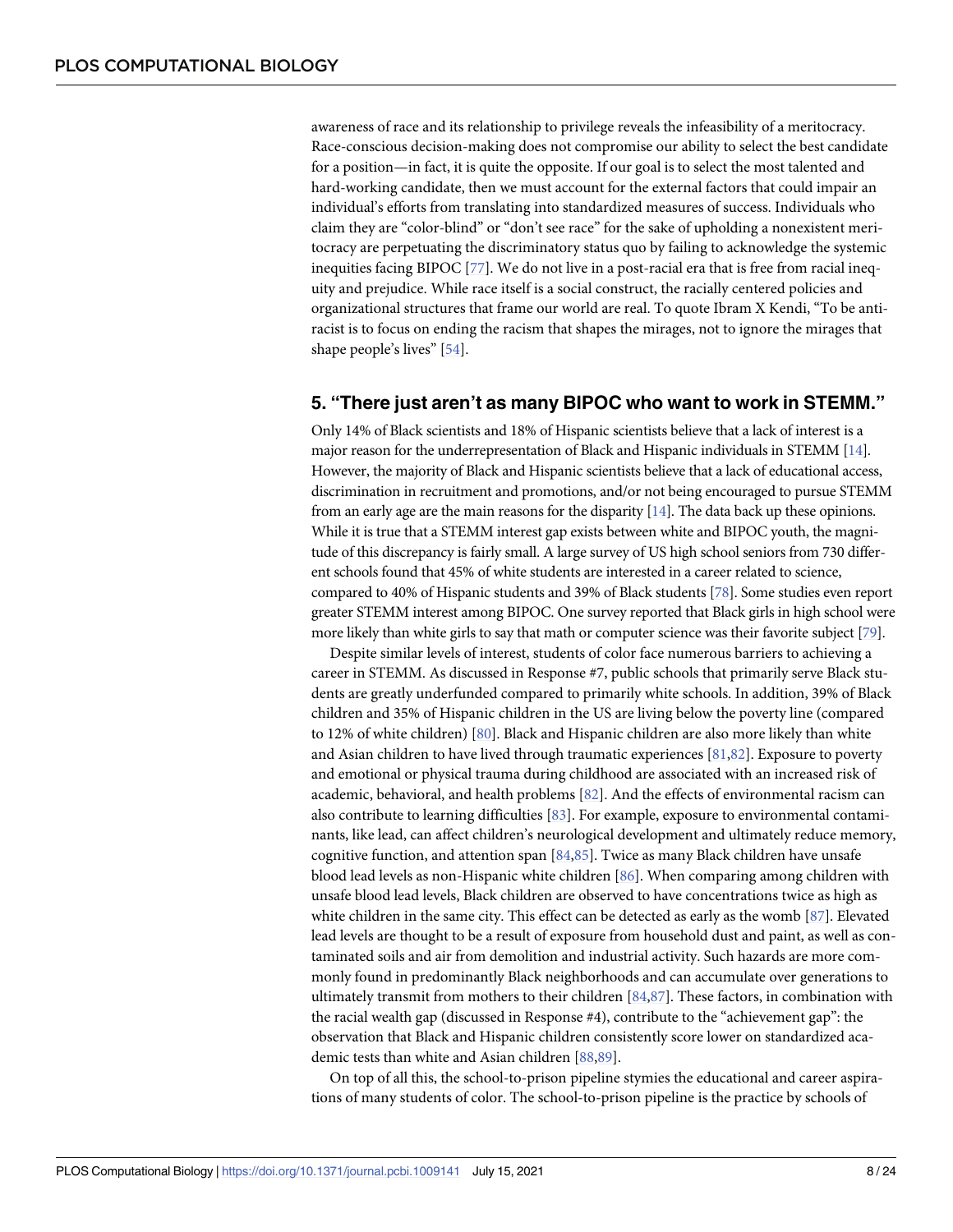<span id="page-8-0"></span>removing "problem children" from classrooms as a form of punishment, which impairs their ability to keep up in school and often exacerbates behavioral problems [\[90,91](#page-20-0)]. Schools are also increasingly likely to involve the police in minor disciplinary incidents as part of their "zero tolerance policy." This creates a vicious cycle that places these students on a fast track to juvenile detention, and eventually, the criminal justice system [\[90\]](#page-20-0) The school-to-prison pipeline disproportionately affects students of color, who are more likely than white students to be suspended or expelled from school or to be arrested as children [[90](#page-20-0)]. This is due to multiple factors, including racial bias among educators and school administrators, the increased risk of behavioral issues arising from childhood poverty and trauma, and schools' emphasis on rigid obedience, which clashes with the value many BIPOC families place on questioning authority and speaking freely [\[92,93](#page-20-0)]. School disciplinary systems, paralleling the criminal justice system, emphasize punishment over treatment, thereby exacerbating the youth achievement gap [[94](#page-20-0)].

The barriers to a STEMM career do not end once students have made it to college. Large national datasets have documented no differences between the proportions of white, Black, and Latinx students who enter college with a declared STEMM major [\[86\]](#page-19-0). However, Black and Latinx STEMM majors are much more likely to switch majors or drop out, demonstrating a clear issue of retention [[95](#page-20-0),[96](#page-20-0)]. This pattern is not observed in the social sciences and humanities [\[95\]](#page-20-0). Furthermore, Black individuals are more likely than other racial groups to pursue careers unrelated to STEMM after earning their PhD in a STEMM field [\[97\]](#page-20-0). This "leaky pipeline" of BIPOC student disengagement is partially attributable to the scarcity of BIPOC role models among STEMM faculty; mentorship from individuals of a common racial identity has been shown to promote feelings of belonging while providing advice for navigating the unique problems that scientists of color face [[98](#page-20-0),[99](#page-20-0)].

This pattern continues at the faculty level. A survey of academic search committees found that most members believed the diversity of their applicant pool was outside of their control, and made no attempt to engage applicants from diverse backgrounds [[100\]](#page-20-0). Despite this widely held belief, numerous strategies have been demonstrated for enhancing the applicant pool diversity of faculty candidates, which should also be combined with more equitable hiring and retention practices [[101\]](#page-20-0). Research shows that the true issue is not a lack of qualified BIPOC candidates, but a lack of active effort from academia to seek out and support these candidates.

There has been considerable research focused on the lack of supply of Black scientists as a result of the "leaky pipeline" in STEMM, but there is also a continued lack of demand for Black scientists within academia. Only 14% of Black scientists work in academia, as opposed to nearly 30% of white scientists [\[102\]](#page-20-0). Hypotheses to explain this disparity center around the normalized whiteness of institutions and the (often unconscious) attempts by white academics to maintain institutional whiteness and associated privilege [[103\]](#page-20-0). For BIPOC, this may result in social exclusion, which would prevent access to resources and opportunities as those in power often seek newcomers who are socially similar to themselves [[103\]](#page-20-0). Research suggests that this sense of social connectedness plays a key role in success, in contrast to dominant beliefs emphasizing only the role of hard work and personal motivation [\[104](#page-20-0)]. BIPOC are often concerned about their connectedness and perceived belonging, and feeling isolated and unsupported contributes to their increased likelihood of leaving STEMM [\[104\]](#page-20-0).

The reasons for the underrepresentation of BIPOC in STEMM are far more complex than a lack of interest. From K-12 education up through faculty hiring, BIPOC face systemic barriers at every stage of their career, which place them at a disadvantage compared to white colleagues. Furthermore, a lack of institutional support for BIPOC results in poor retention rates at the student and faculty levels. To address these issues, we must move beyond the passive view of a "leaky pipeline" and actively dismantle the structures that limit BIPOC participation in STEMM.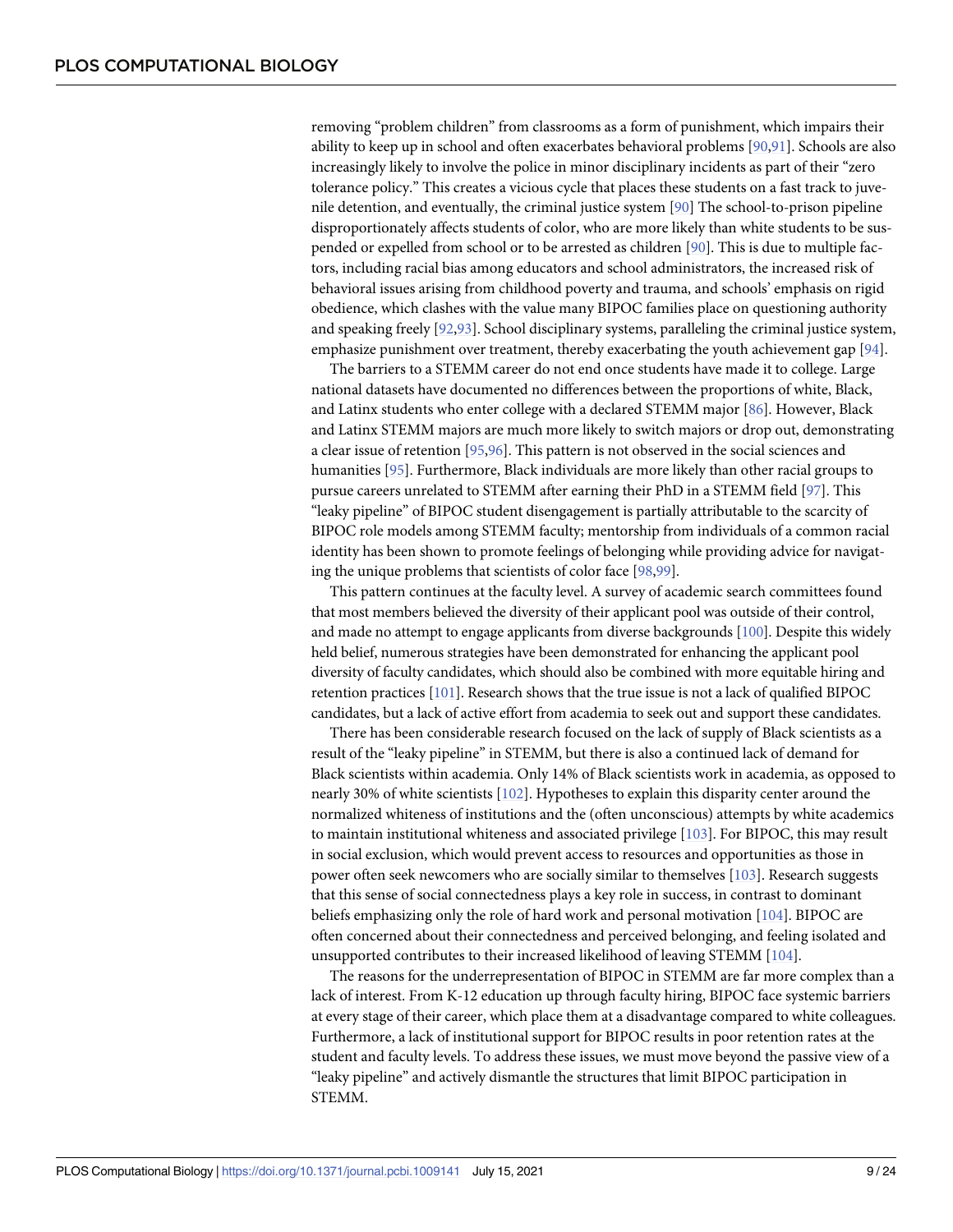## <span id="page-9-0"></span>**6. "Diversity initiatives are unfair to nonminority students/faculty; it's reverse discrimination."**

There is a widely held belief that race-conscious policies place the majority group at an unfair disadvantage. Approximately 57% of white Americans believe that white people face the same degree of racial discrimination as BIPOC, compared to only 29% of Black Americans and 38% of Hispanic Americans [\[105](#page-20-0)]. Belief in anti-white bias has been steadily increasing among white Americans since the civil rights movement  $[106]$ . This mindset stems from viewing racial equity and tolerance as a "zero sum game," where more rights for BIPOC must come at the expense of white people's rights [[106\]](#page-20-0). The idea of white victimhood remains a central tenet of modern white supremacist groups [\[107](#page-20-0)].

Initiatives that promote racial justice and equity in STEMM are not a barrier to white scientists; rather, these programs are designed to partially remove a systemic barrier that has been placed on scientists from underrepresented groups. Ibram X. Kendi discusses this idea in *How to Be an Antiracist* [[54](#page-18-0)]. Kendi argues that racial discrimination itself is not inherently racist; the question is whether the consideration of one's race perpetuates inequity or equity. US Supreme Court Justice Harry Blackmun described it in this way: "In order to get beyond racism, we must first take account of race. There is no other way. And in order to treat some persons equally, we must treat them differently." These initiatives are created to address longstanding barriers to entry and inequity in the STEMM and academic workplace (discussed further in Response #5). Temporarily assisting an underrepresented racial group to achieve equity is not the same thing as perpetuating inequality of wealth and power of the overrepresented group [\[54\]](#page-18-0).

In fact, the concern that minority students are overrepresented in funding is contradicted by data showing that white students are still more likely than Black, Hispanic/Latinx, or Asian students to receive merit-based scholarships. One report found that white students receive 76% of institutional merit-based awards, despite making up only 62% of the student population [[108](#page-20-0)]. Another study reported a similar trend: 16.4% of all white undergraduates are supported by at least one merit-based award, compared to only 11.6% of Black undergraduates and 8.1% of Hispanic/Latinx undergraduates [[109](#page-20-0)]. Similarly, race-conscious university admissions policies have been shown to promote proportional representation of BIPOC without causing underrepresentation of white students [[110\]](#page-20-0). Even the National Science Foundation's Graduate Research Fellowship Program, which has an explicit goal of increasing diversity in STEMM, still awards 80% of its fellowships to white applicants [\[111\]](#page-21-0).

Finally, an important part of what makes discrimination harmful is an associated power dynamic that allows the discriminator to stifle the victim. Considering that white students and faculty have maintained an exclusive community within higher education for centuries (the legacy of which still negatively impacts BIPOC), it is impossible for actions taken by and for BIPOC to amount to "reverse racism" within academia—they do not have the same powers of oppression [\[112–114](#page-21-0)].

## **7. "Education is the great equalizer."**

Opponents of anti-racism often assert that "education is the great equalizer." This phrase suggests that access to education is sufficient to remove the effects of inequities between groups of people, such as barriers due to race or socioeconomic status. In other words, oppressed groups need only prioritize their education in order to pull themselves onto equal footing with more privileged demographics. Thus with the existence of free K-12 education and need-based college loans and scholarships in the US, any remaining inequities must be due to those individuals' failure to take advantage of the available educational resources [\[115\]](#page-21-0).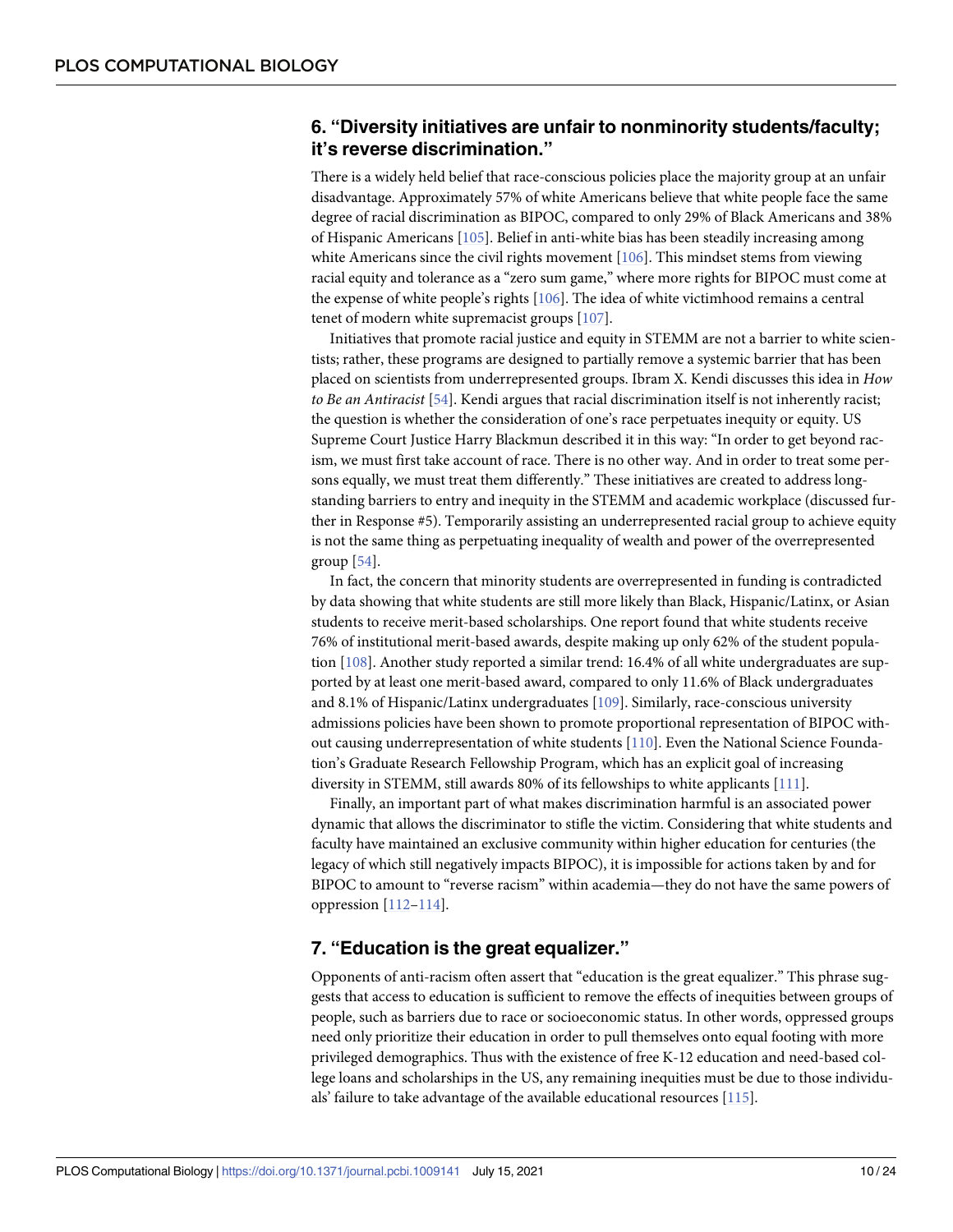<span id="page-10-0"></span>First, it's important to recognize that access to STEMM education is not equal. For example, a large survey of US public schools found that 81% of Asian American students and 71% of white students have access to a full range of math and science courses during high school [\[116\]](#page-21-0). In contrast, less than half of American Indian/Native American or Native-Alaskan students have the same access, along with 57% of Black students and 67% of Latinx students [\[116\]](#page-21-0). This discrepancy is due in large part to "redlining," a practice of discriminatory mortgage lending that has led to continued segregation between majority-white and majority-Black neighborhoods [\[117](#page-21-0)]. Since public schools are funded by local property taxes and Black households have one-tenth the median net worth of white households, school districts that primarily serve Black students are greatly underfunded [[7,](#page-16-0)[118,119\]](#page-21-0).

The racial wealth gap (discussed in Response #4) also contributes to unequal educational access at the college level. On average, Black students take out the largest loans to complete a bachelor's degree compared with any other racial group, putting them at a financial disadvantage after graduation [\[24\]](#page-16-0). Black graduates are also more likely than any other demographic to be unemployed 1 year after the completion of their bachelor's degree [\[24\]](#page-16-0). This is due in part to hiring discrimination; one widely cited study found that resumes with "white-sounding" names received 50% more callbacks than identical resumes with "Black-sounding" names [\[120\]](#page-21-0). Another study found that companies were twice as likely to call back minority applicants who had "whitened" their resumes by concealing or downplaying any indicators of their race, as opposed to those who disclosed their race [[121](#page-21-0)].

Among the employed, Black people have the lowest median annual earnings of any racial group across all education levels (from Associate's degree to PhD), even when controlling for differences in field, experience, and degree-granting institution [\[24,25](#page-16-0)]. Continued disparities in income mean that education cannot act as a remedy for the wage gap experienced by Black Americans. The existence of systemic racism means that no level of education or income can truly equalize experiences and opportunities for people of color; BIPOC cannot escape pervasive discrimination by holding advanced degrees.

Rather than relying on education to be an automatic equalizer, we must examine and combat the structures that perpetuate racial inequity. In order for education to equalize, access to education, opportunities, and outcomes must first be equalized. Explicit changes must be made to address systemic racism at every level, including equitable access to K-12 education and employer-supported initiatives that increase career prospects and promote fair compensation of BIPOC in STEMM.

# **8. "I don't agree with racist statements, but people should be allowed to express their opinions and have debates."**

The view that racist statements should be permitted as a matter not only of free speech, but also of scholarly debate, stems from a position of privilege. White people have the privilege of being able to discuss and debate racism as a detached scholarly exercise because they are not directly harmed by racism. In contrast, BIPOC have to bear the mental load of racism as a constant force in their lives; racism is not some theoretical concept, but a concrete reality, which precludes an emotionless debate. BIPOC should never be forced to explain and defend their lived experiences and racial trauma for the sake of "debate".

Expressing racist opinions creates a hostile environment for BIPOC, which has been shown to be detrimental to their mental and physical health and success [\[122](#page-21-0)]. Such expressions are an example of racial microaggressions (discussed in Response #1), which reinforce themes such as "You do not belong," "You are intellectually inferior," and "You are abnormal" [\[123](#page-21-0)]. This messaging, whether covert or overt, compounds to produce an environment that can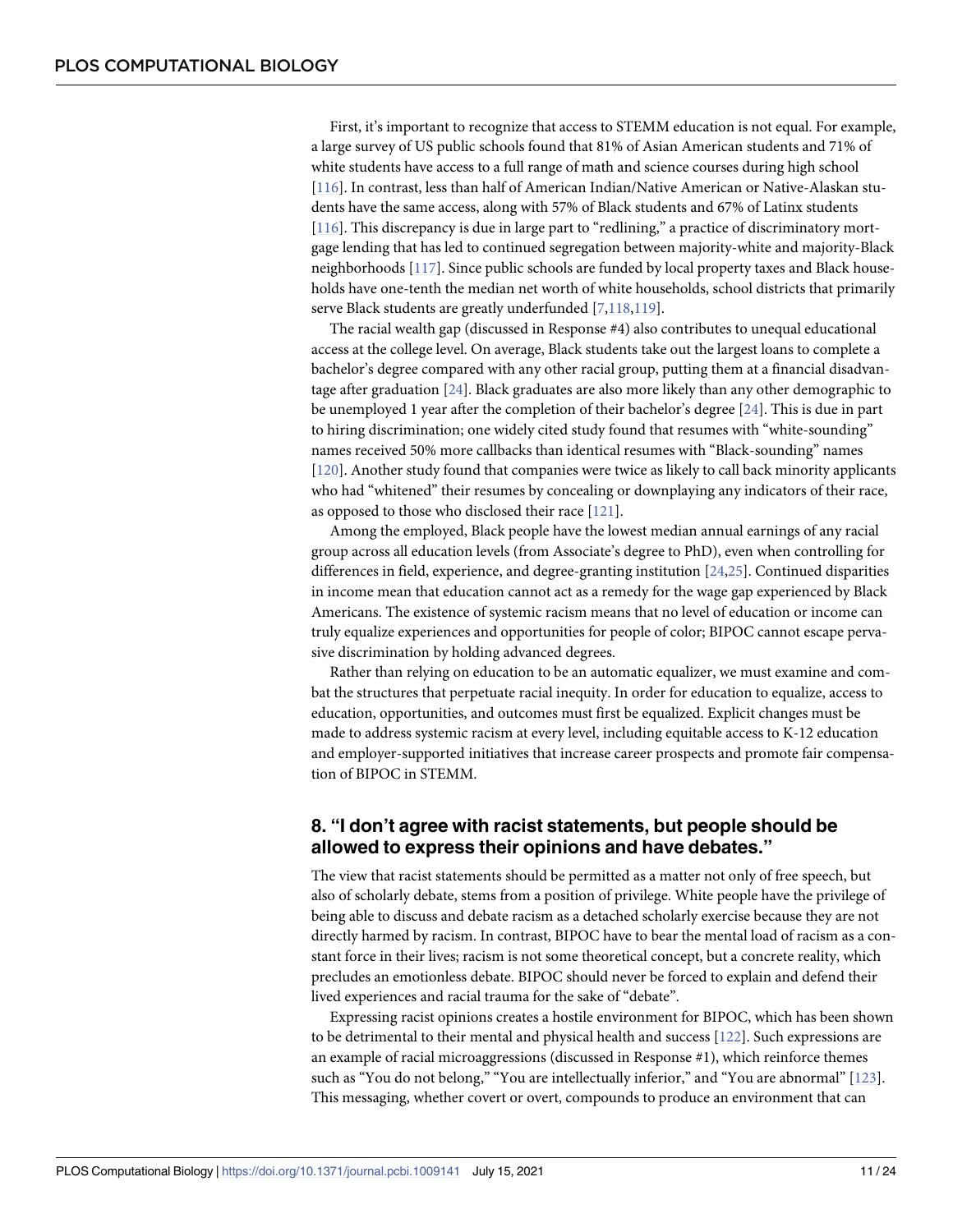<span id="page-11-0"></span>negatively impact physiological responses, self-esteem, and quality of life for BIPOC [\[124,125\]](#page-21-0). Perceptions of racial discrimination are related to increased rates of stress, depressive symptoms, and long-term physical health effects [\[126](#page-21-0)].

A truly tolerant community or workplace cannot abide by the perpetuation of racist actions or sentiments. In 1948, the United Nations General Assembly signed a Universal Declaration of Human Rights. According to Article 1 of this document and the collective agreement of the signers and their endorsing nations, the humanity and dignity of all people is simply not up for debate [[127\]](#page-21-0). In 1995, the UN also released a Declaration of Principles on Tolerance, which proclaims that tolerance is not only a moral imperative, but also a political and legal requirement [\[128\]](#page-21-0). The declaration notes that "the practice of tolerance does not mean toleration of social injustice." This clause upholds Karl Popper's "paradox of tolerance"—the idea that being completely tolerant of all ideas will allow the emergence of intolerant groups, which, if left unchecked, will in turn stifle and destroy the entire framework of tolerance that permitted their formation [\[129](#page-21-0)]. To act in accordance with these ideas, racist sentiments cannot be tolerated; they perpetuate discrimination and injustice, which threaten a tolerant society.

In addition to its direct harm against scientists of color, humoring debates about the existence of racism can serve to legitimize racist opinions. By engaging in "scholarly" debates with racists, we acknowledge their views as worthy of attention and discussion. This carries particular weight for scientists, who are perceived as intellectual or moral authority figures by many members of the public [[130,131\]](#page-21-0). Arguments that claim the nonexistence of racism are simply not worthy of debate, as their opinions are not only hateful, but also blatantly incorrect in the face of a large body of research (see Response #1).

People who deny the existence of racism are not entitled to equal time and consideration for an opinion that directly contradicts facts.

#### **9. "Focusing on anti-Black racism ignores the experiences of non-Black POC, in addition to sexism, ableism, etc."**

Several recently documented instances of police brutality against Black people have sparked conversations and initiatives surrounding anti-Blackness within academia. These initiatives do not overshadow nor compete with efforts to combat sexism, ableism, or discrimination against other underrepresented minorities. Initiatives that focus on anti-Black racism simply intend to address a specific, prevalent form of racism within STEMM.

Discrimination is not monolithic, and members of different racial identities experience racism in a multitude of ways [\[132\]](#page-21-0). As such, addressing all forms of racism at once is not always helpful. In some cases, conflating different racial groups' experiences of racism can cause direct harm, as in the case of the "model minority" myth that has been used to drive a wedge between the Black and Asian American communities [\[133,134](#page-22-0)]. Instead of viewing racism one-dimensionally, we must educate ourselves on the unique experiences of different racial and ethnic groups so that we can understand their historical and modern contexts.

One factor that influences the experience of racism is colorism, a form of prejudice in which people with lighter skin are treated more preferentially than people with darker skin [\[8\]](#page-16-0). Colorism exists both within and across racial groups. For example, immigrants of any racial identity with lighter skin color earn more than immigrants with darker skin [\[135](#page-22-0)], and the resu-més of lighter-skinned Black men are preferred over darker-skinned Black men [[136\]](#page-22-0). Colorism illustrates the fact that white supremacy and colonialism are built on anti-Blackness. As such, anti-Blackness serves as the basis to uphold many other forms of discrimination [\[137](#page-22-0)].

The concept of intersectionality is also relevant to this discussion. Intersectionality is a term coined by Kimberlé Crenshaw to describe how multiple aspects of one's identity (such as race,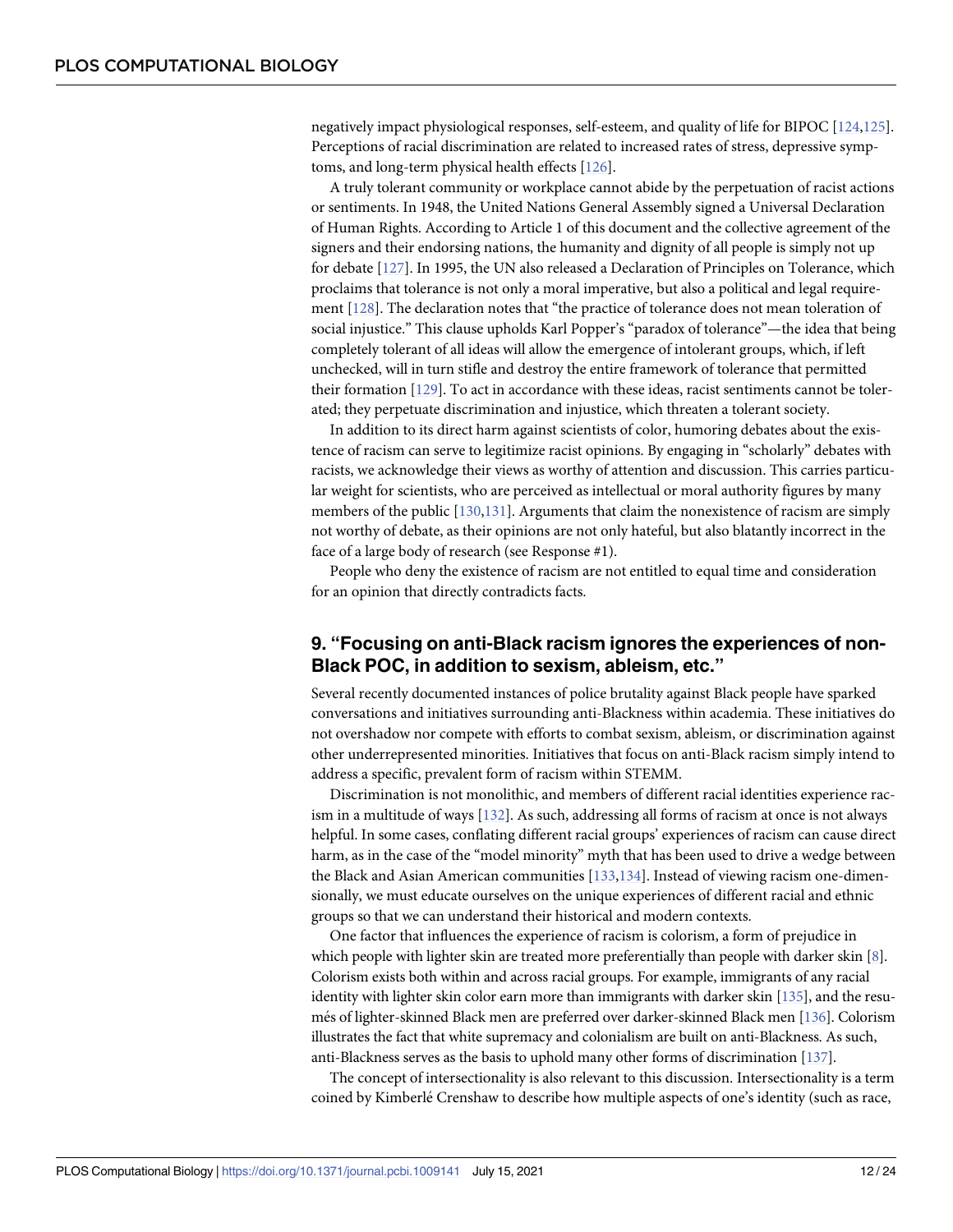<span id="page-12-0"></span>

**Fig 3. Median annual earnings by race and gender.** The Asian, white, and Black categories only include individuals who are not multiracial or of Hispanic ethnicity. The Hispanic category includes individuals of any race with Hispanic ethnicity; thus, some individuals are double counted in 2 categories. Data include individuals over age 15 who were employed full-time for at least 50 weeks of the year. Error bars represent the standard error of the median [[142](#page-22-0)].

<https://doi.org/10.1371/journal.pcbi.1009141.g003>

ethnicity, gender expression, sexual identity, class, culture, and age) contribute to compounding experiences of discrimination [[9\]](#page-16-0). In studies of intersectional inequity, racism dominates other aspects of identity in explaining instances of discrimination [\[138](#page-22-0)]. This does not mean that racism is the only aspect of identity that matters, nor does it mean that race is always the most important aspect of identity in any given case. Rather, it means that race remains an important lens through which to consider the compounded and intersectional experiences of BIPOC. Thus intersectionality is not only a descriptor, but serves to both explain these compounding experiences and to unite movements for anti-discrimination across group lines [[138\]](#page-22-0).

By confronting anti-Blackness, validating it, and exploring its effects, we can better understand how racism and other forms of discrimination compound to produce inequality [[138](#page-22-0)]. For example, any discussion of the gender wage gap is incomplete without considering intersectionality with race. White women earn 79 cents for every dollar earned by white men, but Hispanic, Native American, and Black women earn only 54, 57, or 62 cents, respectively (Fig 3) [[139\]](#page-22-0). By ignoring how intersectionality contributes to experiences of discrimination, social justice movements can invalidate and exclude groups, while claiming to speak for the experiences of all in a particular group. This is evidenced in the women's suffrage movement, which worked in opposition to the freedom of Black women [\[140](#page-22-0),[141\]](#page-22-0). Anti-Blackness continues to influence white feminist attitudes to this day [[140,141](#page-22-0)].

To best support underrepresented scientists of all identities, it is crucial that we recognize how race drives continued marginalization and discrimination. This acknowledgment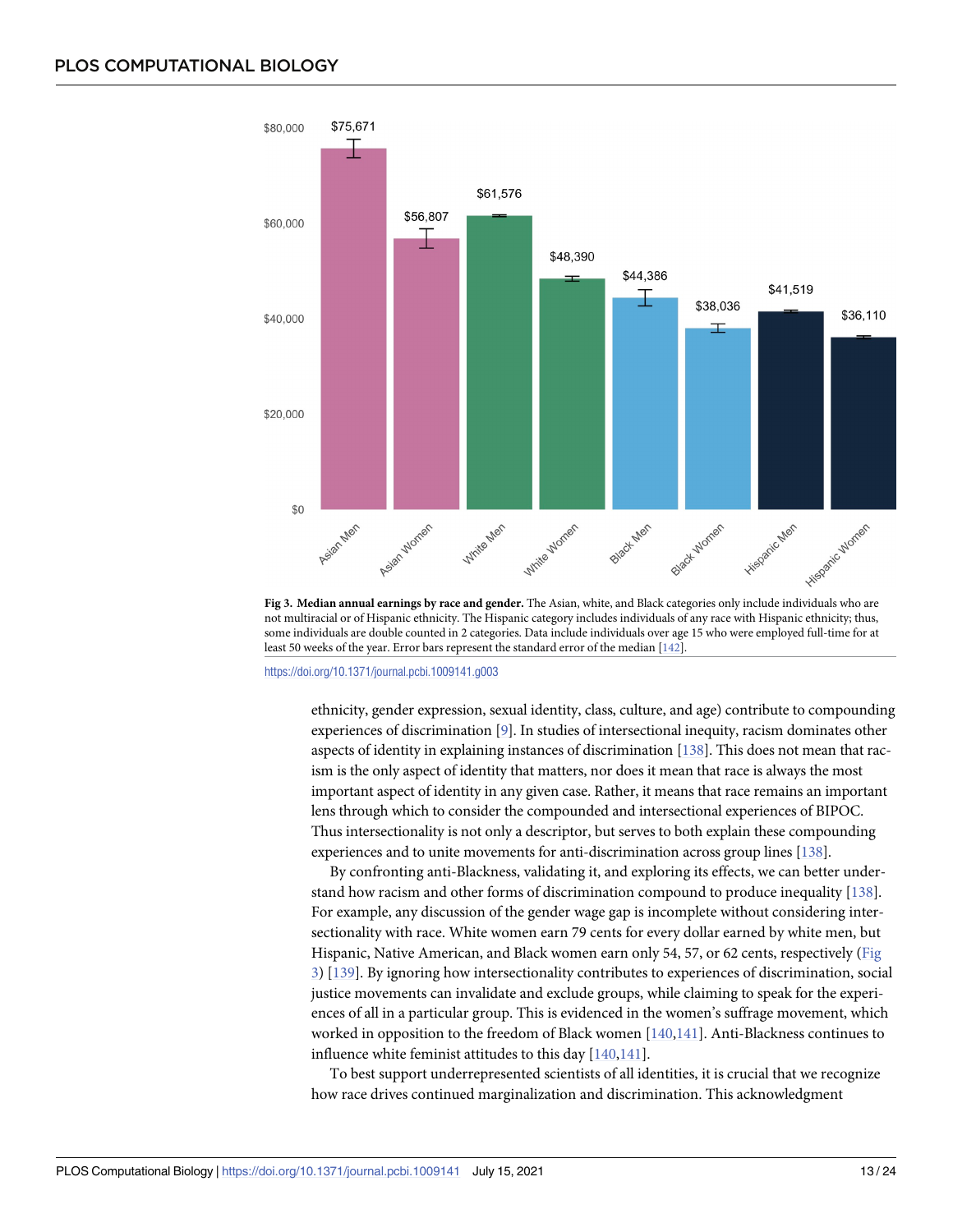<span id="page-13-0"></span>strengthens, rather than detracts from, efforts to achieve equity. In addition, to better address inequality, we must recognize how prejudice compounds through intersectionality and recruit voices from diverse backgrounds in diversity and equity efforts, so as not to paint individuals' experiences with a broad brush.

#### **10. "Improving racial equity and inclusivity does not benefit STEMM as a whole."**

Racial equity in STEMM is a moral imperative. It is the responsibility of non-BIPOC to promote distributive justice even when it does not benefit us, or when it requires us to sacrifice the unjust benefits of our racial privilege. In addition, it is important as professionals to be aware of the policies that shape our workplaces and fields and actively work to dismantle structures that are discriminatory or promote inequality. As ethical scientists, we cannot tolerate the persistence of racial discrimination in our workplaces.

Beyond being a moral obligation, promoting diversity and inclusion directly benefits all of STEMM. Diversity fosters novel ideas, effective problem-solving, and creative solutions. Given a set of problems to solve, groups that are diverse in their demographic characteristics, ethnicities, and cultural identities outperform groups that are demographically homogeneous [\[143\]](#page-22-0). This is true in an academic context as well; a study of more than 1 million US doctoral recipients found that students from underrepresented groups produce higher rates of scientific novelty  $[144]$  $[144]$  $[144]$ . Another study of more than 9 million scientific papers found that the ethnic diversity of the authors strongly correlated with the impact of their scientific work [[145\]](#page-22-0). Scientific advancement cannot reach its full potential without uplifting and incorporating the work of people who have historically been silenced.

Furthermore, many of the complex global health issues that science aims to solve affect minority populations more severely. For example, Black individuals in the US represent a disproportionate amount of cancer diagnoses, are more susceptible to the effects of climate change, and have suffered a disproportionate amount of deaths due to COVID-19 [\[146](#page-22-0)–[148\]](#page-22-0). As individuals whose communities are affected by these public health crises to a greater degree, BIPOC can draw on their personal experiences to offer unique perspectives on how to address them.

As a case study, one can consider climate science. Climate science and the associated environmental movement has been largely composed of white leaders [[149\]](#page-22-0) who have been relatively ineffective in enacting policy change [[150–152](#page-22-0)]. However, a study found that Black and Hispanic people are more concerned about climate change than white people and are more likely to join campaigns in support of climate action [\[153](#page-22-0)]. This may be due to the different approaches between the academic climate change movement and the Environmental Justice (EJ) movement, which is founded by and primarily composed of BIPOC. The EJ movement traces its roots to Warren County, North Carolina, where protests sparked in response to a hazardous waste landfill being placed in the middle of a poor, majority Black town. Since then, EJ activists have identified and sought justice for the disproportionate burden of pollution, environmental degradation, and hazardous waste sites on communities of color [[154\]](#page-22-0).

In 1991, the EJ movement held a summit where hundreds of environmental leaders from indigenous communities and other communities of color joined to produce the founding documents of the EJ movement. This later resulted in the Clinton Administration's establishment of the National Environmental Justice Advisory [[155\]](#page-22-0). The EJ movement recognizes the current effects of environmental degradation and pollution, organizing efforts to address injustices that continue to disproportionately affect BIPOC, such as the Flint water crisis and the Keystone pipeline. While climate scientists have traditionally framed climate change through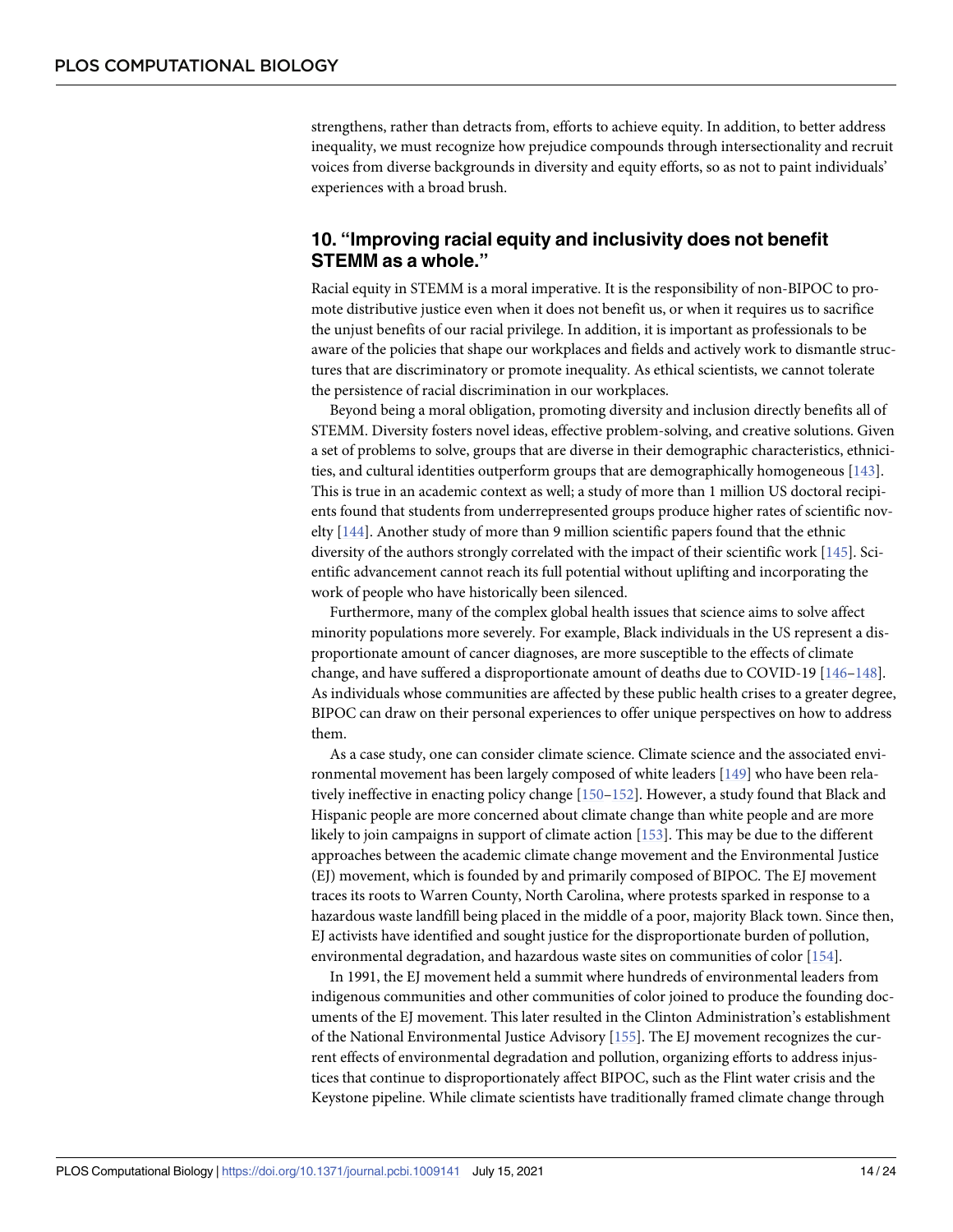<span id="page-14-0"></span>an academic and theoretical lens (focused on ice caps, weather patterns, and animal extinctions), the EJ movement frames climate change through a lens of personal impact, driven by grassroots organizing focused on addressing the effects of environmental racism on individuals and communities of color [\[149](#page-22-0)].

The EJ movement exemplifies why the inclusion of BIPOC in STEMM is so crucial. Academics and institutions, in ignoring the experiences and opinions of the people who are most affected by these issues, may continue to perpetuate perceived solutions that do not adequately address minority community needs. More concerning yet, by ignoring present issues in representation and diversity, science may produce outputs that exclude groups or perpetuate racism in society. Examples of this range from soap dispensers that are unable to recognize the presence of darker-skinned hands [[156](#page-23-0)] to artificial intelligence algorithms that perpetuate racial prejudice in the criminal justice system (discussed in Response #2). A diversity of voices can help scientists to foster effective communication, design unbiased solutions, put forth just policy recommendations, and effectively recruit and engage public audiences [[151\]](#page-22-0).

# **Conclusions and Call to Action**

Both individual and systemic racism are major barriers for BIPOC in STEMM. Inequity in STEMM limits scientific innovation and upholds the broader structures of racial discrimination that exist beyond STEMM. Even in the absence of racist intent, faculty, administration, and students perpetuate racial discrimination through their inaction. It is our moral responsibility to leverage our position of privilege and become actively anti-racist.

Self-education is a necessary precursor to becoming an anti-racist, but it is only the first step towards anti-racist action. To move beyond passive "learning and listening," we must hold ourselves, our colleagues, and our institutions accountable for promoting racial equity in concrete ways. Many BIPOC have written extensively about steps to address racism in STEMM. A few of these calls to action are outlined below and are described in greater detail in the cited resources.

- **Hire more faculty of color.** This requires actively seeking out BIPOC candidates and ensuring that the hiring process does not place BIPOC at a disadvantage, particularly through the implicit biases of the hiring committee members [\[100](#page-20-0),[101](#page-20-0)[,157](#page-23-0)–[160\]](#page-23-0). Cluster hiring, which involves advertising multiple positions simultaneously without specifying the fields, is one strategy that shows promise for improving faculty diversity [\[161\]](#page-23-0). In the long-term, increasing faculty diversity also requires efforts to address racial barriers that arise earlier in the educational pipeline, such as the increased likelihood for BIPOC in STEMM undergraduate majors to switch majors or drop out [[95,96\]](#page-20-0).
- **Create an equitable, anti-racist environment for BIPOC.** Institutions frequently prioritize recruitment over retention, which ends up doing more harm than good. It is irresponsible to recruit faculty or students of color into an unsupportive culture. Fostering an inclusive workplace culture is a complex task and must be constantly maintained to ensure retention of BIPOC. This includes providing faculty and students with diversity and inclusivity training, defending BIPOC against microaggressions, offering outlets for the negative experiences of BIPOC to be heard and addressed, hiring BIPOC mental health providers, and promptly removing individuals who create an unsafe or hostile environment for BIPOC [\[101](#page-20-0),[157,158,162,163\]](#page-23-0).
- **Listen to BIPOC colleagues and believe them.** BIPOC who raise complaints about racial microaggressions or point out instances of structural racism are frequently disregarded for being "overly sensitive" and "making everything about race." If BIPOC say that they have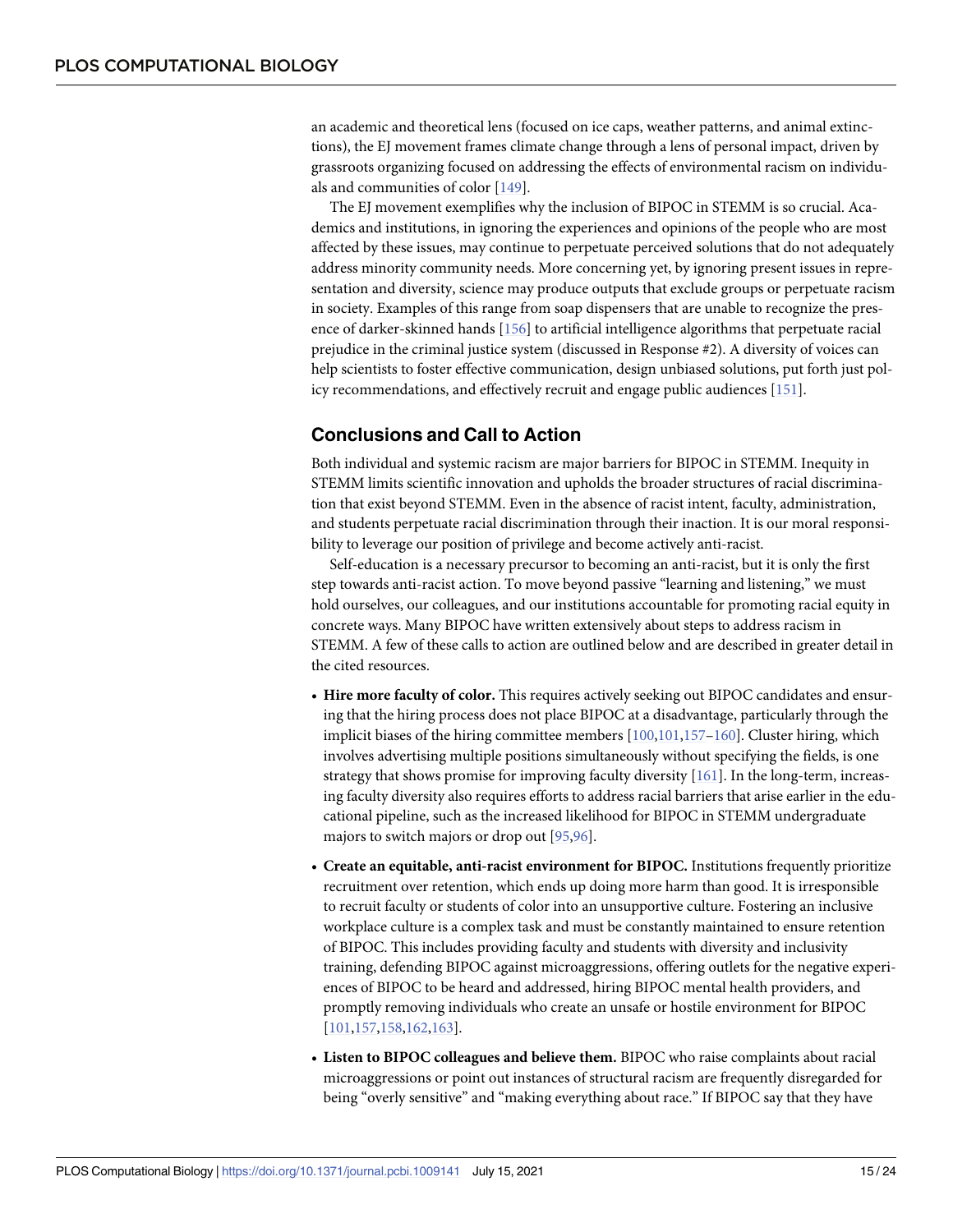<span id="page-15-0"></span>experienced racial discrimination, we must believe them and take steps to address the problem. Furthermore, individuals against whom these complaints are frequently raised should be removed from their positions of authority and not have their behavior excused with "that's just how they are" or "they don't mean to offend" [\[158,164](#page-23-0)].

- **Remove the disproportionate service burden for BIPOC.** BIPOC who take on diversity and inclusion projects should be fairly compensated for their labor, and such efforts should be recognized during decisions for hiring, promotion, and awards. Furthermore, non-BIPOC should step up to shoulder more of the workload for diversity committees and other unpaid service burdens. Note that this does not mean that white scientists should insert themselves into positions of leadership to the exclusion of BIPOC; when BIPOC organizers are present, allies should listen to their ideas and volunteer to contribute where help is needed. Non-BIPOC who participate in diversity initiatives should prioritize listening to BIPOC colleagues and trainees to ensure that their needs are being heard and solutions are oriented towards their benefit [[58](#page-18-0),[158,165\]](#page-23-0).
- **Allocate funding at the institutional level toward diversity initiatives.** These may include scholarships and travel grants for students of color, BIPOC mentorship and professional development programs, seminars highlighting the research of BIPOC, and diversity training courses for faculty and students. Hire experts in diversity, equity, and inclusion to facilitate this work, rather than expecting BIPOC to provide unpaid labor [[158,166,167](#page-23-0)].
- **Reject "color-blindness" and maintain an awareness of racial inequities in all contexts.** Notice when BIPOC are underrepresented among grant or scholarship awardees, positions of leadership, conference panelists, or research study cohorts. Do not leave it to BIPOC to bring attention to these issues; point out instances of inequity and seek to address them directly [[158,164](#page-23-0),[167,168](#page-23-0)].
- **Incorporate anti-racist principles into your pedagogy.** Highlight the contributions of BIPOC to your field and point out instances where scientific research has been used to perpetuate racial discrimination. Educate the next generation of STEMM leaders to be aware of racial inequity and empower them to take action [\[158](#page-23-0),[169,170](#page-23-0)].
- **Accept criticism with grace and use it to grow.** If a BIPOC colleague or student takes offense to your words or actions, do not try to defend yourself or justify your actions. Instead, apologize and use this as an opportunity to examine your own biases and improve in the future. Remember, your intent does not matter; it is the impact of your actions that matters [\[158,171](#page-23-0),[172\]](#page-23-0).

#### **References**

- **[1.](#page-2-0)** The BIPOC project. [cited 2021 Feb 2]. Available from: <https://www.thebipocproject.org/>.
- **[2.](#page-2-0)** Definitions for New Race and Ethnicity Categories. [cited 2021 Feb 2]. Available from: [https://nces.ed.](https://nces.ed.gov/ipeds/report-your-data/race-ethnicity-definitions) [gov/ipeds/report-your-data/race-ethnicity-definitions](https://nces.ed.gov/ipeds/report-your-data/race-ethnicity-definitions).
- **[3.](#page-2-0)** Lopez MH, Krogstad JM, Passel JS. Who is Hispanic? Factank. 15 Sep 2020. Available from: [https://](https://www.pewresearch.org/fact-tank/2020/09/15/who-is-hispanic/) [www.pewresearch.org/fact-tank/2020/09/15/who-is-hispanic/](https://www.pewresearch.org/fact-tank/2020/09/15/who-is-hispanic/).
- **[4.](#page-1-0)** Calgary Anti-Racism Education. Forms of Racism: Individual and Systemic. In: Alberta Civil Liberties Research Centre [Internet]. [cited 2021 Feb 2]. Available from: <http://www.aclrc.com/forms-of-racism>.
- **[5.](#page-1-0)** Sue DW, Capodilupo CM, Holder AMB. Racial microaggressions in the life experience of Black Americans. Proc Natl Acad Sci U S A. 2008; 39:329–36. <https://doi.org/10.1037/0735-7028.39.3.329>
- **[6.](#page-2-0)** Kelly D, Roedder E. Racial Cognition and the Ethics of Implicit Bias. Philos Compass. 2008; 3:522–40. <https://doi.org/10.1111/j.1747-9991.2008.00138.x>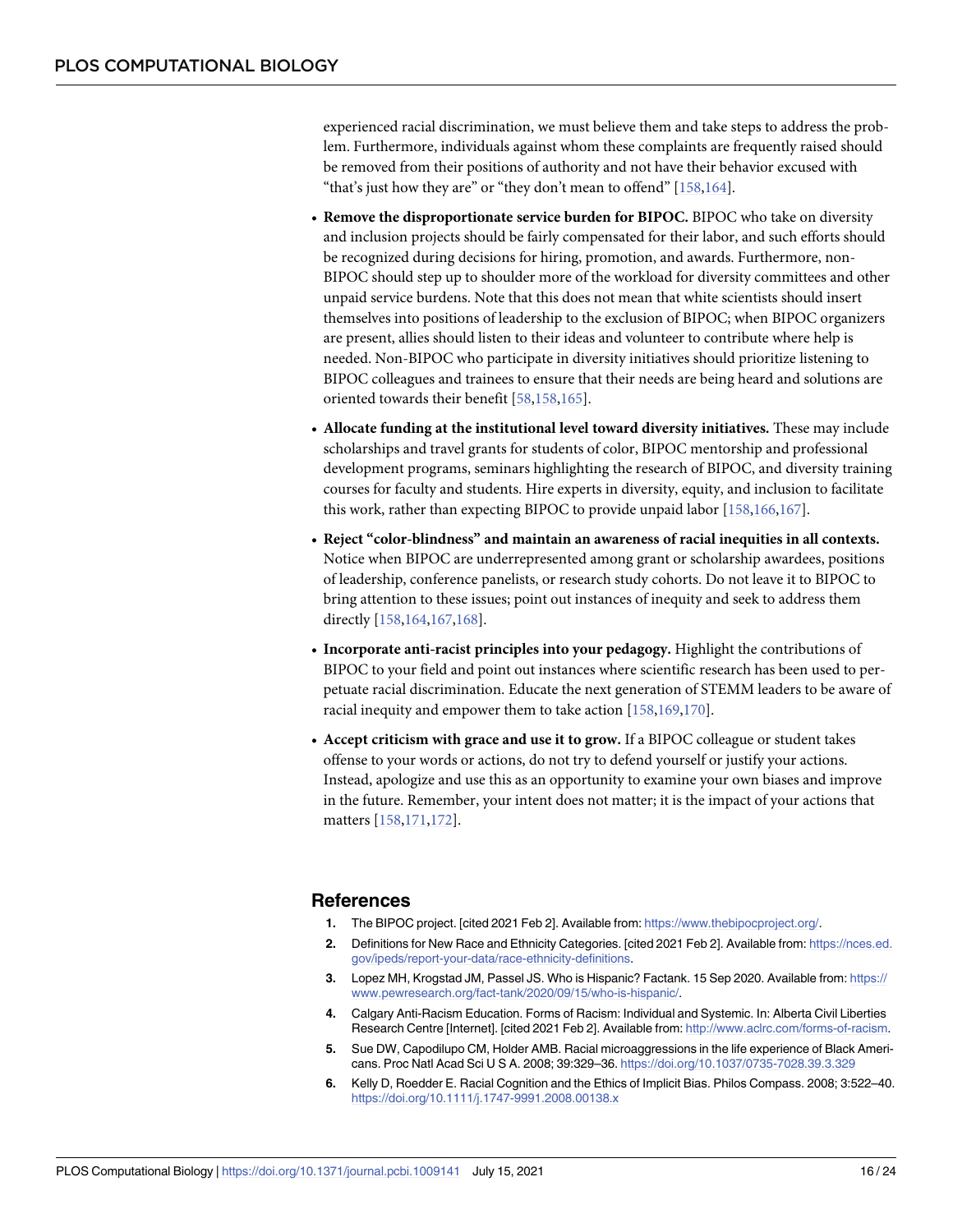- <span id="page-16-0"></span>**[7.](#page-2-0)** Kochhar R, Cilluffo A. How wealth inequality has changed in the U.S. since the Great Recession, by race, ethnicity and income. In: Pew Research Center [Internet]. 2017 [cited 2021 Feb 2]. Available from: [https://www.pewresearch.org/fact-tank/2017/11/01/how-wealth-inequality-has-changed-in-the](https://www.pewresearch.org/fact-tank/2017/11/01/how-wealth-inequality-has-changed-in-the-u-s-since-the-great-recession-by-race-ethnicity-and-income/)[u-s-since-the-great-recession-by-race-ethnicity-and-income/](https://www.pewresearch.org/fact-tank/2017/11/01/how-wealth-inequality-has-changed-in-the-u-s-since-the-great-recession-by-race-ethnicity-and-income/).
- **[8.](#page-2-0)** Dixon AR. Skin Color and Colorism: Global Research, Concepts, and Measurement. Annu Rev Sociol. 2017; 43:405–24. <https://doi.org/10.1146/annurev-soc-060116-053315>
- **[9.](#page-2-0)** Crenshaw K. Mapping the Margins: Intersectionality, Identity Politics, and Violence against Women of Color. Stanford Law Rev. 1991; 43:1241–99. <https://doi.org/10.2307/1229039>
- **[10.](#page-2-0)** García-Navarro L. Hispanic Or Latino? A Guide For The U.S. Presidential Campaign. In: [NPR.org](http://NPR.org) [Internet]. 2015 [cited 2021 Feb 2]. Available from: [https://www.npr.org/sections/parallels/2015/08/27/](https://www.npr.org/sections/parallels/2015/08/27/434584260/hispanic-or-latino-a-guide-for-the-u-s-presidential-campaign) [434584260/hispanic-or-latino-a-guide-for-the-u-s-presidential-campaign](https://www.npr.org/sections/parallels/2015/08/27/434584260/hispanic-or-latino-a-guide-for-the-u-s-presidential-campaign).
- **[11.](#page-2-0)** Parker K, Menasce Horowitz J, Morin R, Lopez MH. The Many Dimensions of Hispanic Racial Identity. In: Pew Research Center's Social & Demographic Trends Project [Internet]. 2015 [cited 2021 Feb 2]. Available from: [https://www.pewsocialtrends.org/2015/06/11/chapter-7-the-many-dimensions-of](https://www.pewsocialtrends.org/2015/06/11/chapter-7-the-many-dimensions-of-hispanic-racial-identity/)[hispanic-racial-identity/.](https://www.pewsocialtrends.org/2015/06/11/chapter-7-the-many-dimensions-of-hispanic-racial-identity/)
- **[12.](#page-2-0)** Arana M. A history of anti-Hispanic bigotry in the United States. Washington Post. 10 Aug 2019. Available from: [https://www.washingtonpost.com/outlook/a-history-of-anti-hispanic-bigotry-in-the-united](https://www.washingtonpost.com/outlook/a-history-of-anti-hispanic-bigotry-in-the-united-states/2019/08/09/5ceaacba-b9f2-11e9-b3b4-2bb69e8c4e39_story.html)[states/2019/08/09/5ceaacba-b9f2-11e9-b3b4-2bb69e8c4e39\\_story.html.](https://www.washingtonpost.com/outlook/a-history-of-anti-hispanic-bigotry-in-the-united-states/2019/08/09/5ceaacba-b9f2-11e9-b3b4-2bb69e8c4e39_story.html) [cited 2021 Feb 2].
- **[13.](#page-1-0)** Graves J, Jarvis ED. An Open Letter: Scientists and Racial Justice. In: The Scientist Magazine® [Internet]. 2020 [cited 2021 Feb 2]. Available from: [https://www.the-scientist.com/editorial/an-open-letter](https://www.the-scientist.com/editorial/an-open-letter-scientists-and-racial-justice-67648)[scientists-and-racial-justice-67648.](https://www.the-scientist.com/editorial/an-open-letter-scientists-and-racial-justice-67648)
- **[14.](#page-1-0)** Funk C, Parker K. Women and Men in STEM Often at Odds Over Workplace Equity. In: Pew Research Center's Social & Demographic Trends Project [Internet]. 2018 [cited 2021 Feb 2]. Available from: [https://www.pewsocialtrends.org/wp-content/uploads/sites/3/2018/01/PS\\_2018.01.09\\_STEM\\_](https://www.pewsocialtrends.org/wp-content/uploads/sites/3/2018/01/PS_2018.01.09_STEM_FINAL.pdf) [FINAL.pdf.](https://www.pewsocialtrends.org/wp-content/uploads/sites/3/2018/01/PS_2018.01.09_STEM_FINAL.pdf)
- [15.](#page-1-0) Race FKA. Gender, and Bodily (Mis)Recognitions: Women of Color Faculty Experiences with White Students in the College Classroom. J High Educ. 2011; 82:444–78. [https://doi.org/10.1353/jhe.2011.](https://doi.org/10.1353/jhe.2011.0026) [0026](https://doi.org/10.1353/jhe.2011.0026)
- **[16.](#page-1-0)** Griffin KA, Pifer MJ, Humphrey JR, Hazelwood AM. Re Defining Departure: Exploring Black Professors' Experiences with and Responses to Racism and Racial Climate. Am J Educ. 2011; 117:495– 526. <https://doi.org/10.1086/660756>
- **[17.](#page-1-0)** Stolzenberg EB, Eagan K, Zimmerman HB, Cesar-Davis NM, Aragon MC, Rios-Aguilar C. Undergraduate Teaching Faculty: The HERI Faculty Survey 2016–2017. Higher Education Research Institute at UCLA; 2019.
- **[18.](#page-1-0)** Table of doctorate recipients by subfield of study, citizenship status, ethnicity, and race. US National Science Foundation; 2016. Available from: [https://www.nsf.gov/statistics/2018/nsf18304/data/tab22.](https://www.nsf.gov/statistics/2018/nsf18304/data/tab22.pdf) [pdf.](https://www.nsf.gov/statistics/2018/nsf18304/data/tab22.pdf)
- **[19.](#page-1-0)** Li D, Representation KC. Salary Gaps by Race-Ethnicity and Gender at Selective Public Universities. Educ Res. 2017; 46:343–54. <https://doi.org/10.3102/0013189X17726535>
- **[20.](#page-1-0)** Harrison S. Five Years of Tech Diversity Reports—and Little Progress. Wired. 2019. Available from: <https://www.wired.com/story/five-years-tech-diversity-reports-little-progress/>. [cited 2021 Feb 2].
- **[21.](#page-1-0)** Eaton AA, Saunders JF, Jacobson RK, West K. How Gender and Race Stereotypes Impact the Advancement of Scholars in STEM: Professors' Biased Evaluations of Physics and Biology Post-Doctoral Candidates. Sex Roles. 2020; 82:127–41. <https://doi.org/10.1007/s11199-019-01052-w>
- **[22.](#page-1-0)** Ginther DK, Schaffer WT, Schnell J, Masimore B, Liu F, Haak LL, et al. Race, Ethnicity, and NIH Research Awards Science. 2011; 333:1015–9. <https://doi.org/10.1126/science.1196783> PMID: [21852498](http://www.ncbi.nlm.nih.gov/pubmed/21852498)
- **[23.](#page-1-0)** Ford HL, Brick C, Azmitia M, Blaufuss K, Dekens P. Women from some under-represented minorities are given too few talks at world's largest Earth-science conference. Nature. 2019; 576:32–5. [https://](https://doi.org/10.1038/d41586-019-03688-w) [doi.org/10.1038/d41586-019-03688-w](https://doi.org/10.1038/d41586-019-03688-w) PMID: [31797914](http://www.ncbi.nlm.nih.gov/pubmed/31797914)
- **[24.](#page-1-0)** Velez ED, Lew T, Thomsen E, Johnson K, Wine J, Cooney J, et al. Baccalaureate and Beyond (B&B:16/17): A First Look at the Employment and Educational Experiences of College Graduates, 1 Year Later. National Center for Education Statistics, U.S. Department of Education; 2019. p. 67. Available from: [https://nces.ed.gov/pubs2019/2019241.pdf.](https://nces.ed.gov/pubs2019/2019241.pdf)
- **[25.](#page-1-0)** Science and Engineering Indicators 2018. National Science Board; 2018 p. 1060. Available from: [https://www.nsf.gov/statistics/2018/nsb20181/assets/nsb20181.pdf.](https://www.nsf.gov/statistics/2018/nsb20181/assets/nsb20181.pdf)
- **[26.](#page-2-0)** Resnik DB. Research Ethics Timeline—David B. Resnik, J.D., Ph.D., Bioethicist, NIEHS/NIH. In: National Institute of Environmental Health Sciences [Internet]. 2020. [cited 2021 Feb 2]. Available from: [https://www.niehs.nih.gov/research/resources/bioethics/timeline/index.cfm.](https://www.niehs.nih.gov/research/resources/bioethics/timeline/index.cfm)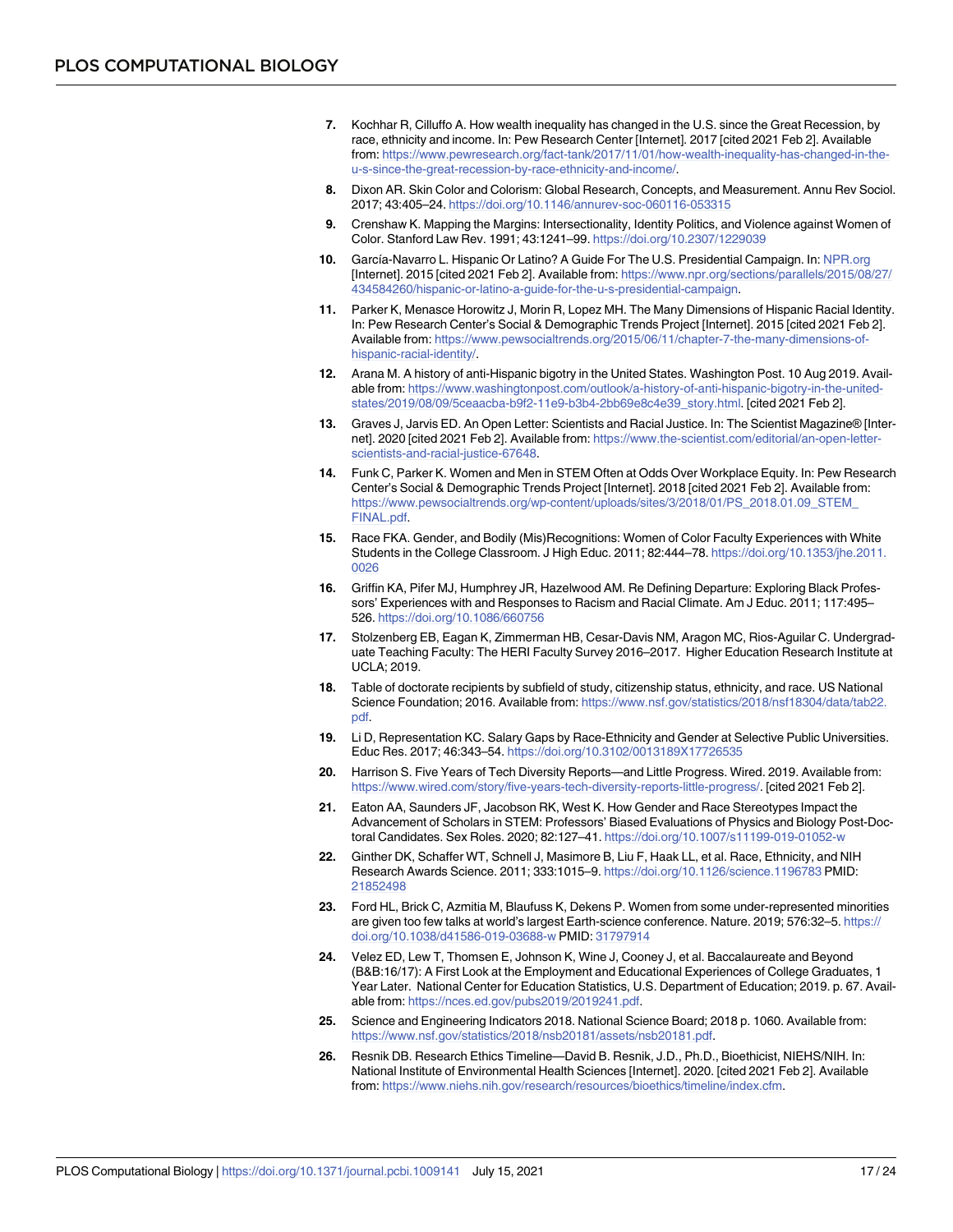- <span id="page-17-0"></span>**[27.](#page-3-0)** Scharff DP, Mathews KJ, Jackson P, Hoffsuemmer J, Martin E, Edwards D. More than Tuskegee: Understanding Mistrust about Research Participation. J Health Care Poor Underserved. 2010; 21:879–97. <https://doi.org/10.1353/hpu.0.0323> PMID: [20693733](http://www.ncbi.nlm.nih.gov/pubmed/20693733)
- **[28.](#page-3-0)** Bentley AR, Callier S, Rotimi CN. Diversity and inclusion in genomic research: why the uneven progress? J Community Genet. 2017; 8:255–66. <https://doi.org/10.1007/s12687-017-0316-6> PMID: [28770442](http://www.ncbi.nlm.nih.gov/pubmed/28770442)
- **[29.](#page-3-0)** Haga SB. Impact of limited population diversity of genome-wide association studies. Genet Med. 2010; 12:81–4. <https://doi.org/10.1097/GIM.0b013e3181ca2bbf> PMID: [20057316](http://www.ncbi.nlm.nih.gov/pubmed/20057316)
- **[30.](#page-3-0)** Graham LA, Ngwa J, Ntekim O, Ogunlana O, Wolday S, Johnson S, et al. Best strategies to recruit and enroll elderly Blacks into clinical and biomedical research. Clin Interv Aging. 2017; 13:43–50. <https://doi.org/10.2147/CIA.S130112> PMID: [29317809](http://www.ncbi.nlm.nih.gov/pubmed/29317809)
- **[31.](#page-3-0)** Levine D, Greenberg R. More Minorities Needed in Clinical Trials to Make Research Relevant to All. In: AAMC [Internet]. 2016. [cited 2021 Feb 2]. Available from: [https://www.aamc.org/news-insights/](https://www.aamc.org/news-insights/more-minorities-needed-clinical-trials-make-research-relevant-all) [more-minorities-needed-clinical-trials-make-research-relevant-all](https://www.aamc.org/news-insights/more-minorities-needed-clinical-trials-make-research-relevant-all).
- **[32.](#page-3-0)** Hoffman KM, Trawalter S, Axt JR, Oliver MN. Racial bias in pain assessment and treatment recommendations, and false beliefs about biological differences between blacks and whites. Proc Natl Acad Sci U S A. 2016; 113:4296–301. <https://doi.org/10.1073/pnas.1516047113> PMID: [27044069](http://www.ncbi.nlm.nih.gov/pubmed/27044069)
- **[33.](#page-3-0)** Mukwende M, Tamony P, Turner M. Mind the Gap: a handbook of clinical signs on black and brown skin. 2020. [cited 2021 Feb 2]. Available from: [https://www.sgul.ac.uk/news/mind-the-gap-a](https://www.sgul.ac.uk/news/mind-the-gap-a-handbook-of-clinical-signs-on-black-and-brown-skin)[handbook-of-clinical-signs-on-black-and-brown-skin](https://www.sgul.ac.uk/news/mind-the-gap-a-handbook-of-clinical-signs-on-black-and-brown-skin). <https://doi.org/10.1136/bmj.m2578> PMID: [32586787](http://www.ncbi.nlm.nih.gov/pubmed/32586787)
- **[34.](#page-3-0)** Burwell Silvia M., Frieden Thomas R., Rothwell Charles J. Health, United States, 2015: With special Feature on Racial and Ethnic Health Disparities. Health, United States; 2016 May.
- **[35.](#page-3-0)** Sabin JA. How we fail black patients in pain. In: AAMC [Internet]. 2020. [cited 2021 Feb 2]. Available from: [https://www.aamc.org/news-insights/how-we-fail-black-patients-pain.](https://www.aamc.org/news-insights/how-we-fail-black-patients-pain)
- **[36.](#page-3-0)** U.S. Census Quick Facts. Available from: [https://www.census.gov/quickfacts/fact/table/US/](https://www.census.gov/quickfacts/fact/table/US/PST045219) [PST045219.](https://www.census.gov/quickfacts/fact/table/US/PST045219)
- **37.** Ivie R, Anderson G, White S. African Americans & Hispanics among Physics & Astronomy Faculty. American Institute of Physics Research Center; 2014 p. 7. Available from: [https://www.aip.org/sites/](https://www.aip.org/sites/default/files/statistics/faculty/africanhisp-fac-pa-12.pdf) [default/files/statistics/faculty/africanhisp-fac-pa-12.pdf](https://www.aip.org/sites/default/files/statistics/faculty/africanhisp-fac-pa-12.pdf).
- **38.** American Society for Engineering Education. In: Engineering Faculty [Internet]. 2018. [cited 2021 Feb 2]. Available from: <https://ira.asee.org/by-the-numbers/engineering-faculty/>.
- **39.** Lutzer DJ, Rodi SB, Kirkman EE, Maxwell JW. Statistical Abstract of Undergraduate Programs in the Mathematical Sciences in the United States. Americal Mathematical Society; 2007. Available from: [http://www.ams.org/profession/data/cbms-survey/cbms2005.](http://www.ams.org/profession/data/cbms-survey/cbms2005)
- **[40.](#page-3-0)** Diversity in Medicine: Facts and Figures 2019. AAMC; Available from: [https://www.aamc.org/data](https://www.aamc.org/data-reports/workforce/report/diversity-medicine-facts-and-figures-2019)[reports/workforce/report/diversity-medicine-facts-and-figures-2019.](https://www.aamc.org/data-reports/workforce/report/diversity-medicine-facts-and-figures-2019)
- **[41.](#page-3-0)** 500 Women Scientists Leadership. Silence Is Never Neutral; Neither Is Science. Scientific American Voices. 6 Jun 2020. Available from: [https://blogs.scientificamerican.com/voices/silence-is-never](https://blogs.scientificamerican.com/voices/silence-is-never-neutral-neither-is-science/)[neutral-neither-is-science/](https://blogs.scientificamerican.com/voices/silence-is-never-neutral-neither-is-science/). [cited 2021 Feb 2].
- **[42.](#page-4-0)** Isopp B. Scientists who become activists: are they crossing a line? J Sci Commun. 2015; 14:5. [https://](https://doi.org/10.22323/2.14020303) [doi.org/10.22323/2.14020303](https://doi.org/10.22323/2.14020303)
- **[43.](#page-4-0)** Gauchat G. The Political Context of Science in the United States: Public Acceptance of Evidence-Based Policy and Science Funding. Soc Forces. 2015; 94:723–46. <https://doi.org/10.1093/sf/sov040>
- **[44.](#page-4-0)** Mervis J. Data check: U.S. government share of basic research funding falls below 50%. Science Funding. 2017. [cited 2021 Feb 2]. <https://doi.org/10.1126/science.aal0890>
- **[45.](#page-4-0)** Milojevich AK. Interest Groups, Political Party Control, Lobbying, and Science Funding: A Population Ecology Approach. University of Tenessee. 2014. Available from: [https://trace.tennessee.edu/cgi/](https://trace.tennessee.edu/cgi/viewcontent.cgi?article=4367&=&context=utk_graddiss&=&sei-redir=1&referer=https%253A%252F%252Fwww.google.com%252Furl%253Fq%253Dhttps%253A%252F%252Ftrace.tennessee.edu%252Fcgi%252Fviewcontent.cgi%253Farticle%25253D4367%252526context%25253Dutk_graddiss%2526sa%253DD%2526ust%253D1594772596398000%2526usg%253DAFQjCNEo29NPLQyxgoAUz4PKzt-zsGT9Iw#search=%22https%3A%2F%2Ftrace.tennessee.edu%2Fcgi%2Fviewcontent.cgi%3Farticle%3D4367%26context%3Dutk_graddiss%22) [viewcontent.cgi?article=4367&=&context=utk\\_graddiss&=&sei-redir=1&referer=https%253A%252F](https://trace.tennessee.edu/cgi/viewcontent.cgi?article=4367&=&context=utk_graddiss&=&sei-redir=1&referer=https%253A%252F%252Fwww.google.com%252Furl%253Fq%253Dhttps%253A%252F%252Ftrace.tennessee.edu%252Fcgi%252Fviewcontent.cgi%253Farticle%25253D4367%252526context%25253Dutk_graddiss%2526sa%253DD%2526ust%253D1594772596398000%2526usg%253DAFQjCNEo29NPLQyxgoAUz4PKzt-zsGT9Iw#search=%22https%3A%2F%2Ftrace.tennessee.edu%2Fcgi%2Fviewcontent.cgi%3Farticle%3D4367%26context%3Dutk_graddiss%22) [%252Fwww.google.com%252Furl%253Fq%253Dhttps%253A%252F%252Ftrace.tennessee.edu%](https://trace.tennessee.edu/cgi/viewcontent.cgi?article=4367&=&context=utk_graddiss&=&sei-redir=1&referer=https%253A%252F%252Fwww.google.com%252Furl%253Fq%253Dhttps%253A%252F%252Ftrace.tennessee.edu%252Fcgi%252Fviewcontent.cgi%253Farticle%25253D4367%252526context%25253Dutk_graddiss%2526sa%253DD%2526ust%253D1594772596398000%2526usg%253DAFQjCNEo29NPLQyxgoAUz4PKzt-zsGT9Iw#search=%22https%3A%2F%2Ftrace.tennessee.edu%2Fcgi%2Fviewcontent.cgi%3Farticle%3D4367%26context%3Dutk_graddiss%22) [252Fcgi%252Fviewcontent.cgi%253Farticle%25253D4367%252526context%25253Dutk\\_graddiss%](https://trace.tennessee.edu/cgi/viewcontent.cgi?article=4367&=&context=utk_graddiss&=&sei-redir=1&referer=https%253A%252F%252Fwww.google.com%252Furl%253Fq%253Dhttps%253A%252F%252Ftrace.tennessee.edu%252Fcgi%252Fviewcontent.cgi%253Farticle%25253D4367%252526context%25253Dutk_graddiss%2526sa%253DD%2526ust%253D1594772596398000%2526usg%253DAFQjCNEo29NPLQyxgoAUz4PKzt-zsGT9Iw#search=%22https%3A%2F%2Ftrace.tennessee.edu%2Fcgi%2Fviewcontent.cgi%3Farticle%3D4367%26context%3Dutk_graddiss%22) [2526sa%253DD%2526ust%253D1594772596398000%2526usg%253DAFQjCNEo29NPLQyxgoA](https://trace.tennessee.edu/cgi/viewcontent.cgi?article=4367&=&context=utk_graddiss&=&sei-redir=1&referer=https%253A%252F%252Fwww.google.com%252Furl%253Fq%253Dhttps%253A%252F%252Ftrace.tennessee.edu%252Fcgi%252Fviewcontent.cgi%253Farticle%25253D4367%252526context%25253Dutk_graddiss%2526sa%253DD%2526ust%253D1594772596398000%2526usg%253DAFQjCNEo29NPLQyxgoAUz4PKzt-zsGT9Iw#search=%22https%3A%2F%2Ftrace.tennessee.edu%2Fcgi%2Fviewcontent.cgi%3Farticle%3D4367%26context%3Dutk_graddiss%22) [Uz4PKzt-zsGT9Iw#search=%22https%3A%2F%2Ftrace.tennessee.edu%2Fcgi%2Fviewcontent.cgi](https://trace.tennessee.edu/cgi/viewcontent.cgi?article=4367&=&context=utk_graddiss&=&sei-redir=1&referer=https%253A%252F%252Fwww.google.com%252Furl%253Fq%253Dhttps%253A%252F%252Ftrace.tennessee.edu%252Fcgi%252Fviewcontent.cgi%253Farticle%25253D4367%252526context%25253Dutk_graddiss%2526sa%253DD%2526ust%253D1594772596398000%2526usg%253DAFQjCNEo29NPLQyxgoAUz4PKzt-zsGT9Iw#search=%22https%3A%2F%2Ftrace.tennessee.edu%2Fcgi%2Fviewcontent.cgi%3Farticle%3D4367%26context%3Dutk_graddiss%22) [%3Farticle%3D4367%26context%3Dutk\\_graddiss%22](https://trace.tennessee.edu/cgi/viewcontent.cgi?article=4367&=&context=utk_graddiss&=&sei-redir=1&referer=https%253A%252F%252Fwww.google.com%252Furl%253Fq%253Dhttps%253A%252F%252Ftrace.tennessee.edu%252Fcgi%252Fviewcontent.cgi%253Farticle%25253D4367%252526context%25253Dutk_graddiss%2526sa%253DD%2526ust%253D1594772596398000%2526usg%253DAFQjCNEo29NPLQyxgoAUz4PKzt-zsGT9Iw#search=%22https%3A%2F%2Ftrace.tennessee.edu%2Fcgi%2Fviewcontent.cgi%3Farticle%3D4367%26context%3Dutk_graddiss%22).
- **[46.](#page-4-0)** Ruane ME. A brief history of the enduring phony science that perpetuates white supremacy. Washington Post. 1 Mar 2019. Available from: [https://www.washingtonpost.com/local/a-brief-history-of-the](https://www.washingtonpost.com/local/a-brief-history-of-the-enduring-phony-science-that-perpetuates-white-supremacy/2019/04/29/20e6aef0-5aeb-11e9-a00e-050dc7b82693_story.html)[enduring-phony-science-that-perpetuates-white-supremacy/2019/04/29/20e6aef0-5aeb-11e9-a00e-](https://www.washingtonpost.com/local/a-brief-history-of-the-enduring-phony-science-that-perpetuates-white-supremacy/2019/04/29/20e6aef0-5aeb-11e9-a00e-050dc7b82693_story.html)[050dc7b82693\\_story.html](https://www.washingtonpost.com/local/a-brief-history-of-the-enduring-phony-science-that-perpetuates-white-supremacy/2019/04/29/20e6aef0-5aeb-11e9-a00e-050dc7b82693_story.html). [cited 2021 Feb 2].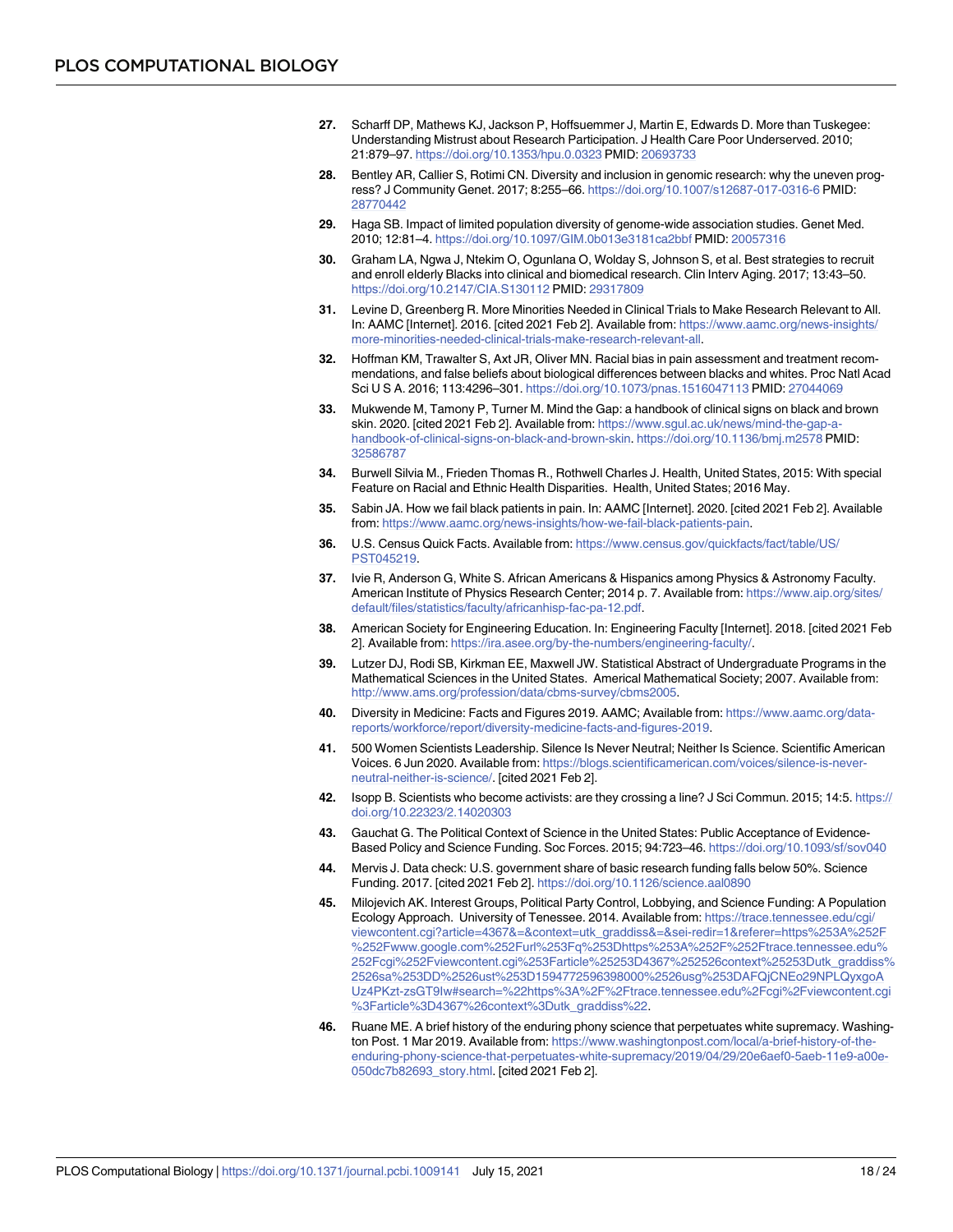- <span id="page-18-0"></span>**[47.](#page-4-0)** Chadha N, Kane M, Lim B, Rowland B. Towards the Abolition of Biological Race in Medicine: Transforming Clinical Education, Research and Practice. Institute for Health and Justice; 2020 May. Available from: [https://belonging.berkeley.edu/race-medicine.](https://belonging.berkeley.edu/race-medicine)
- **[48.](#page-4-0)** Mittos A, Zannettou S, Blackburn J, De Cristofaro E. "And We Will Fight For Our Race!" A Measurement Study of Genetic Testing Conversations on Reddit and 4chan. 14th AAAI Conference on Web and Social Media. Virtua l; 2020. Available from: <http://arxiv.org/abs/1901.09735>.
- **[49.](#page-4-0)** Price M. 'It's a toxic place.' How the online world of white nationalists distorts population genetics | Science | AAAS. 2018. [cited 2021 Feb 2]. Available from: [https://www.sciencemag.org/news/2018/05/it](https://www.sciencemag.org/news/2018/05/it-s-toxic-place-how-online-world-white-nationalists-distorts-population-genetics)[s-toxic-place-how-online-world-white-nationalists-distorts-population-genetics](https://www.sciencemag.org/news/2018/05/it-s-toxic-place-how-online-world-white-nationalists-distorts-population-genetics).
- **[50.](#page-4-0)** Schatsky D, Katyal V, Iyengar S, Chauhan R. Can AI be ethical? Why enterprises shouldn't wait for AI regulation. In: Deloitte Insights [Internet]. 2019 [cited 2021 Feb 2]. Available: [https://www2.deloitte.](https://www2.deloitte.com/us/en/insights/focus/signals-for-strategists/ethical-artificial-intelligence.html) [com/us/en/insights/focus/signals-for-strategists/ethical-artificial-intelligence.html.](https://www2.deloitte.com/us/en/insights/focus/signals-for-strategists/ethical-artificial-intelligence.html)
- **[51.](#page-4-0)** Grother P, Ngan M, Hanaoka K. Face recognition vendor test part 3: demographic effects. Gaithersburg, MD: National Institute of Standards and Technology; 2019 p. NIST IR 8280. Report No.: NIST IR 8280. <https://doi.org/10.6028/NIST.IR.8280>
- **52.** Larson J, Mattu S, Angwin J, Kirchner L. How We Analyzed the COMPAS Recidivism Algorithm. In: ProPublica [Internet]. 2016. [cited 2021 Feb 2]. Available from: [https://www.propublica.org/article/](https://www.propublica.org/article/how-we-analyzed-the-compas-recidivism-algorithm?token=xh2k5je4akpkxjsuxbnhnslgpcskwu4v) [how-we-analyzed-the-compas-recidivism-algorithm?token=xh2k5je4akpkxjsuxbnhnslgpcskwu4v.](https://www.propublica.org/article/how-we-analyzed-the-compas-recidivism-algorithm?token=xh2k5je4akpkxjsuxbnhnslgpcskwu4v)
- **[53.](#page-4-0)** Abolish the #TechToPrisonPipeline. In: Coalition for Critical Technology [Internet]. 2020. [cited 2021 Feb 2]. Available from: [https://medium.com/@CoalitionForCriticalTechnology/abolish-the](https://medium.com/@CoalitionForCriticalTechnology/abolish-the-techtoprisonpipeline-9b5b14366b16)[techtoprisonpipeline-9b5b14366b16.](https://medium.com/@CoalitionForCriticalTechnology/abolish-the-techtoprisonpipeline-9b5b14366b16)
- **[54.](#page-4-0)** Kendi IX. How to Be an Antiracist. One World; 2019.
- **[55.](#page-4-0)** Love B. We Want to Do More Than Survive: Abolitionist Teaching and the Pursuit of Educational Freedom. Beacon Press; 2019.
- **[56.](#page-4-0)** Being Antiracist. In: National Museum of African American History and Culture [Internet]. 2019 [cited 2021 Feb 2]. Available from: [https://nmaahc.si.edu/learn/talking-about-race/topics/being-antiracist.](https://nmaahc.si.edu/learn/talking-about-race/topics/being-antiracist)
- **[57.](#page-4-0)** Gewin V. The time tax put on scientists of colour. Nature. 2020; 583:479–81. [https://doi.org/10.1038/](https://doi.org/10.1038/d41586-020-01920-6) [d41586-020-01920-6](https://doi.org/10.1038/d41586-020-01920-6) PMID: [32647354](http://www.ncbi.nlm.nih.gov/pubmed/32647354)
- **[58.](#page-15-0)** Lewis NA, Van Bavel JJ, Somerville LH. Tips for easing the service burden on scientists from underrepresented groups. Science. 2019 [cited 2021 Feb 2]. Available from: [https://www.sciencemag.org/](https://www.sciencemag.org/careers/2019/10/tips-easing-service-burden-scientists-underrepresented-groups) [careers/2019/10/tips-easing-service-burden-scientists-underrepresented-groups.](https://www.sciencemag.org/careers/2019/10/tips-easing-service-burden-scientists-underrepresented-groups)
- **[59.](#page-4-0)** Jimenez MF, Laverty TM, Bombaci SP, Wilkins K, Bennett DE, Pejchar L. Underrepresented faculty play a disproportionate role in advancing diversity and inclusion. Nat Ecol Evol. 2019; 3:1030–3. <https://doi.org/10.1038/s41559-019-0911-5> PMID: [31160738](http://www.ncbi.nlm.nih.gov/pubmed/31160738)
- **[60.](#page-4-0)** Hoppe TA, Litovitz A, Willis KA, Meseroll RA, Perkins MJ, Hutchins BI, et al. Topic choice contributes to the lower rate of NIH awards to African-American/black scientists. Sci Adv. 2019; 5: eaaw7238. <https://doi.org/10.1126/sciadv.aaw7238> PMID: [31633016](http://www.ncbi.nlm.nih.gov/pubmed/31633016)
- **[61.](#page-5-0)** Wang Q. Why Should We All Be Cultural Psychologists? Lessons From the Study of Social Cognition. Perspect Psychol Sci. 2016; 11:583–96. <https://doi.org/10.1177/1745691616645552> PMID: [27694456](http://www.ncbi.nlm.nih.gov/pubmed/27694456)
- **[62.](#page-5-0)** Spiers HJ, Love BC, Le Pelley ME, Gibb CE, Murphy RA. Anterior Temporal Lobe Tracks the Formation of Prejudice. J Cogn Neurosci. 2017; 29:530-44. [https://doi.org/10.1162/jocn\\_a\\_01056](https://doi.org/10.1162/jocn%5Fa%5F01056) PMID: [27800703](http://www.ncbi.nlm.nih.gov/pubmed/27800703)
- **[63.](#page-5-0)** Canning EA, Muenks K, Green DJ, Murphy MC. STEM faculty who believe ability is fixed have larger racial achievement gaps and inspire less student motivation in their classes. Sci Adv. 2019; 5: eaau4734. <https://doi.org/10.1126/sciadv.aau4734> PMID: [30793027](http://www.ncbi.nlm.nih.gov/pubmed/30793027)
- **[64.](#page-5-0)** Beck-Sickinger AG, Carell T, Dehnen S, Leitner W, Schreiner PR, Wennemers H. From Scientists to Scientists—Moving Angewandte into the Future. Angew Chem Int Ed. 2020; 59:12548–9. [https://doi.](https://doi.org/10.1002/anie.202008469) [org/10.1002/anie.202008469](https://doi.org/10.1002/anie.202008469) PMID: [32583934](http://www.ncbi.nlm.nih.gov/pubmed/32583934)
- **[65.](#page-5-0)** Iskandar B. Confronting Racism in Chemistry Journals: An Opinion on the Angewandte Chemie Scandal from a Female, POC, Doctoral Student–The Pipettepen. In: The Pipettepen [Internet]. 2020 [cited 2021 Feb 2]. Available from: [http://www.thepipettepen.com/an-opinion-on-the-angewandte-chemie](http://www.thepipettepen.com/an-opinion-on-the-angewandte-chemie-scandal-from-a-female-poc-doctoral-student/)[scandal-from-a-female-poc-doctoral-student/](http://www.thepipettepen.com/an-opinion-on-the-angewandte-chemie-scandal-from-a-female-poc-doctoral-student/).
- **[66.](#page-5-0)** Fox M. Michael Young, 86, Scholar; Coined, Mocked "Meritocracy." The New York Times. 2002. Available from: [https://www.nytimes.com/2002/01/25/world/michael-young-86-scholar-coined-mocked](https://www.nytimes.com/2002/01/25/world/michael-young-86-scholar-coined-mocked-meritocracy.html)[meritocracy.html.](https://www.nytimes.com/2002/01/25/world/michael-young-86-scholar-coined-mocked-meritocracy.html) [cited 2021 May 13].
- **[67.](#page-5-0)** Young M. Down with meritocracy. the Guardian. 2001. Available from: [http://www.theguardian.com/](http://www.theguardian.com/politics/2001/jun/29/comment) [politics/2001/jun/29/comment.](http://www.theguardian.com/politics/2001/jun/29/comment) [cited 2021 May 13].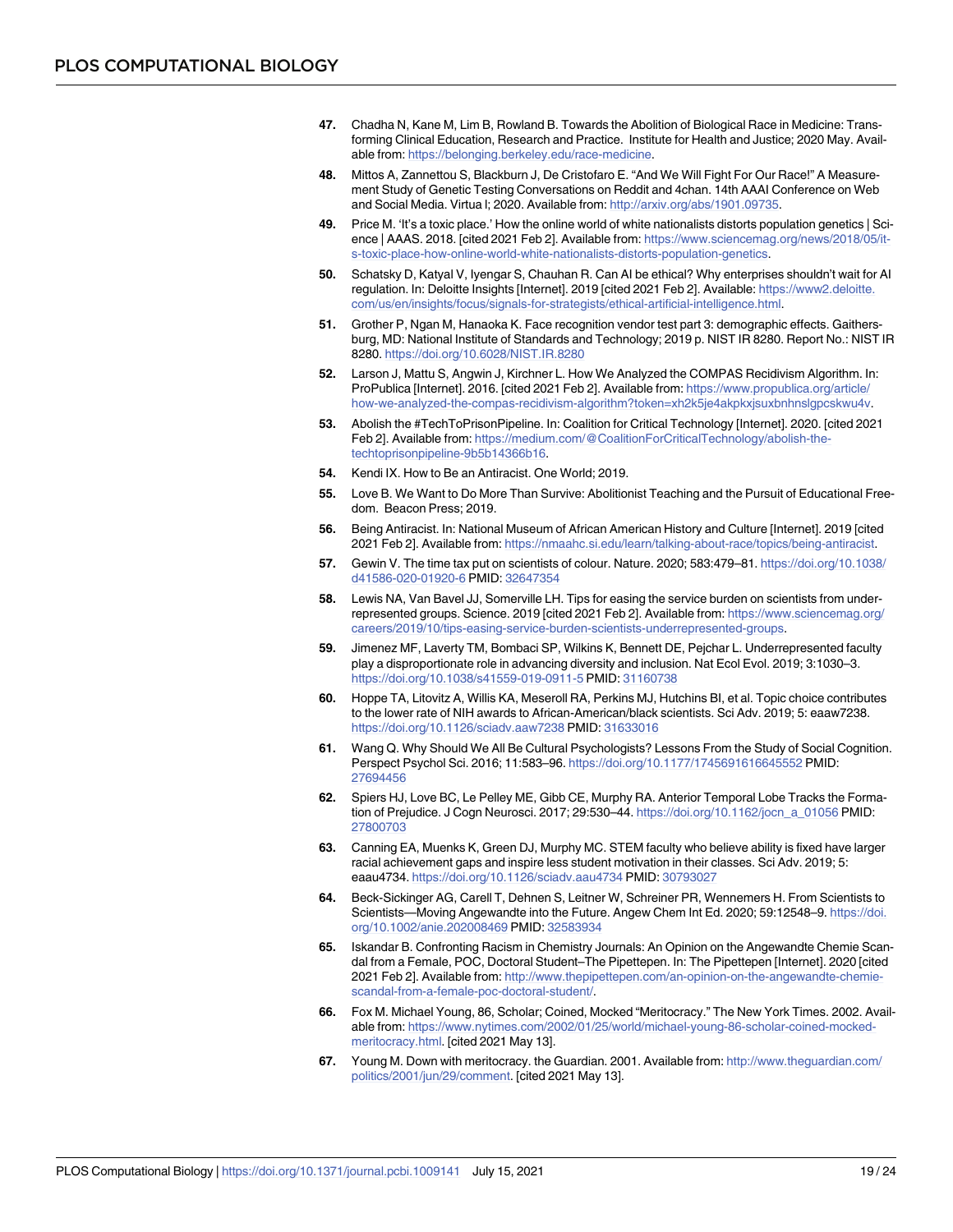- <span id="page-19-0"></span>**[68.](#page-5-0)** Zivony A. Academia is not a meritocracy. Nat Hum Behav. 2019; 3:1037–7. [https://doi.org/10.1038/](https://doi.org/10.1038/s41562-019-0735-y) [s41562-019-0735-y](https://doi.org/10.1038/s41562-019-0735-y) PMID: [31602035](http://www.ncbi.nlm.nih.gov/pubmed/31602035)
- **[69.](#page-5-0)** Williams DR. Stress and the Mental Health of Populations of Color: Advancing Our Understanding of Race-related Stressors. J Health Soc Behav. 2018; 59:466–85. [https://doi.org/10.1177/](https://doi.org/10.1177/0022146518814251) [0022146518814251](https://doi.org/10.1177/0022146518814251) PMID: [30484715](http://www.ncbi.nlm.nih.gov/pubmed/30484715)
- **[70.](#page-5-0)** Jr MKE, Garvey JC. Stressing Out: Connecting Race, Gender, and Stress with Faculty Productivity. J High Educ. 2015; 86:923–54. <https://doi.org/10.1080/00221546.2015.11777389>
- **[71.](#page-6-0)** McIntosh K, Moss E, Nunn R, Shambaugh J. Examining the Black-white wealth gap. In: Brookings [Internet]. 27 Feb 2020 [cited 2021 Feb 2]. Available from: [https://www.brookings.edu/blog/up-front/](https://www.brookings.edu/blog/up-front/2020/02/27/examining-the-black-white-wealth-gap/) [2020/02/27/examining-the-black-white-wealth-gap/](https://www.brookings.edu/blog/up-front/2020/02/27/examining-the-black-white-wealth-gap/).
- **[72.](#page-6-0)** Weller C. America's racial wealth gap was aided by a 400-year head start. In: MLK50: Justice Through Journalism [Internet]. 6 Nov 2019 [cited 2021 Feb 2]. Available from: [https://mlk50.com/2019/11/06/](https://mlk50.com/2019/11/06/americas-racial-wealth-gap-was-aided-by-a-400-year-head-start/) [americas-racial-wealth-gap-was-aided-by-a-400-year-head-start/](https://mlk50.com/2019/11/06/americas-racial-wealth-gap-was-aided-by-a-400-year-head-start/).
- **[73.](#page-6-0)** Jaschik S. The Future Grad Students. In: Inside Higher Ed [Internet]. 2013. [cited 2021 Feb 2]. Available from: [https://www.insidehighered.com/news/2013/11/14/new-gre-data-illustrate-trends-future](https://www.insidehighered.com/news/2013/11/14/new-gre-data-illustrate-trends-future-graduate-students)[graduate-students](https://www.insidehighered.com/news/2013/11/14/new-gre-data-illustrate-trends-future-graduate-students).
- **[74.](#page-6-0)** Ginther DK, Basner J, Jensen U, Schnell J, Kington R, Schaffer WT. Publications as predictors of racial and ethnic differences in NIH research awards. PLoS ONE. 2018; 13. [https://doi.org/10.1371/](https://doi.org/10.1371/journal.pone.0205929) [journal.pone.0205929](https://doi.org/10.1371/journal.pone.0205929) PMID: [30427864](http://www.ncbi.nlm.nih.gov/pubmed/30427864)
- **[75.](#page-6-0)** Barton L. Silicon Valley: using culture fit to disguise discrimination? In: Raconteur [Internet]. 2019. [cited 2021 Feb 2]. Available from: <https://www.raconteur.net/hr/diversity-inclusion/silicon-valley-discrimination/>.
- **[76.](#page-6-0)** Gladwell M. Outliers: the story of success. 2008.
- **[77.](#page-7-0)** Bonilla-Silva E. Racism without Racists: Color-Blind Racism and the Persistence of Racial Inequality in America. Rowman & Littlefield Publishers; 2013.
- **[78.](#page-7-0)** Anderson M. Among High school seniors' interest in science varies by race, ethnicity. In: Pew Research Center [Internet]. 2017. [cited 2021 Feb 2]. Available from: [https://www.pewresearch.org/](https://www.pewresearch.org/fact-tank/2017/01/04/among-high-school-seniors-interest-in-science-varies-by-race-ethnicity/) [fact-tank/2017/01/04/among-high-school-seniors-interest-in-science-varies-by-race-ethnicity/.](https://www.pewresearch.org/fact-tank/2017/01/04/among-high-school-seniors-interest-in-science-varies-by-race-ethnicity/)
- **[79.](#page-7-0)** Tulshyan R. How To Get More African American Girls Into Tech. In: Forbes [Internet]. 2011. [cited 2021 Feb 2]. Available from: [https://www.forbes.com/sites/ruchikatulshyan/2016/10/11/how-to-get](https://www.forbes.com/sites/ruchikatulshyan/2016/10/11/how-to-get-more-african-american-girls-into-tech/)[more-african-american-girls-into-tech/](https://www.forbes.com/sites/ruchikatulshyan/2016/10/11/how-to-get-more-african-american-girls-into-tech/).
- **[80.](#page-7-0)** Childhood Poverty Among Hispanics Sets Record, Leads Nation. In: Pew Research Center's Hispanic Trends Project [Internet]. 2011. [cited 2021 Feb 2]. Available from: [https://www.pewresearch.org/](https://www.pewresearch.org/hispanic/2011/09/28/childhood-poverty-among-hispanics-sets-record-leads-nation/) [hispanic/2011/09/28/childhood-poverty-among-hispanics-sets-record-leads-nation/.](https://www.pewresearch.org/hispanic/2011/09/28/childhood-poverty-among-hispanics-sets-record-leads-nation/)
- **[81.](#page-7-0)** Sacks V, Murphey D. The prevalence of adverse childhood experiences, nationally, by state, and by race or ethnicity. In: Child Trends [Internet]. 2018. [cited 2021 Feb 2]. Available from: [https://www.](https://www.childtrends.org/publications/prevalence-adverse-childhood-experiences-nationally-state-race-ethnicity) [childtrends.org/publications/prevalence-adverse-childhood-experiences-nationally-state-race](https://www.childtrends.org/publications/prevalence-adverse-childhood-experiences-nationally-state-race-ethnicity)[ethnicity.](https://www.childtrends.org/publications/prevalence-adverse-childhood-experiences-nationally-state-race-ethnicity)
- **[82.](#page-7-0)** Morsy L, Rothstein R. Toxic stress and children outcomes: African American children growing up poor are at greater risk of disrupted physiological functioning and depressed academic achievement. In: Economic Policy Institute [Internet]. 2019. [cited 2021 Feb 2]. Available from: [https://www.epi.org/](https://www.epi.org/publication/toxic-stress-and-childrens-outcomes-african-american-children-growing-up-poor-are-at-greater-risk-of-disrupted-physiological-functioning-and-depressed-academic-achievement/) [publication/toxic-stress-and-childrens-outcomes-african-american-children-growing-up-poor-are-at](https://www.epi.org/publication/toxic-stress-and-childrens-outcomes-african-american-children-growing-up-poor-are-at-greater-risk-of-disrupted-physiological-functioning-and-depressed-academic-achievement/)[greater-risk-of-disrupted-physiological-functioning-and-depressed-academic-achievement/.](https://www.epi.org/publication/toxic-stress-and-childrens-outcomes-african-american-children-growing-up-poor-are-at-greater-risk-of-disrupted-physiological-functioning-and-depressed-academic-achievement/)
- **[83.](#page-7-0)** Mccammon S. Book: "A Terrible Thing To Waste." In: [NPR.org](http://NPR.org) [Internet]. 27 Jul 2019 [cited 2021 May 13]. Available from: <https://www.npr.org/2019/07/27/745925045/book-a-terrible-thing-to-waste>
- **[84.](#page-7-0)** Boyle J, Yeter D, Aschner M, Wheeler DC. Estimated IQ points and lifetime earnings lost to early childhood blood lead levels in the United States. Sci Total Environ. 2021; 778:146307. [https://doi.org/10.](https://doi.org/10.1016/j.scitotenv.2021.146307) [1016/j.scitotenv.2021.146307](https://doi.org/10.1016/j.scitotenv.2021.146307) PMID: [34030355](http://www.ncbi.nlm.nih.gov/pubmed/34030355)
- **[85.](#page-7-0)** Canfield RL, Kreher DA, Cornwell C, Henderson CR. Low-Level Lead Exposure, Executive Functioning, and Learning in Early Childhood. Child Neuropsychol. 2003; 9:35–53. [https://doi.org/10.1076/](https://doi.org/10.1076/chin.9.1.35.14496) [chin.9.1.35.14496](https://doi.org/10.1076/chin.9.1.35.14496) PMID: [12815521](http://www.ncbi.nlm.nih.gov/pubmed/12815521)
- **[86.](#page-7-0)** Wheeler W, Brown MJ. Blood Lead Levels in Children Aged 1–5 Years—United States, 1999–2010. Centers for Disease Control and Prevention; 2013 Apr. Available from: [https://www.cdc.gov/mmwr/](https://www.cdc.gov/mmwr/preview/mmwrhtml/mm6213a3.htm#tab1) [preview/mmwrhtml/mm6213a3.htm#tab1](https://www.cdc.gov/mmwr/preview/mmwrhtml/mm6213a3.htm#tab1).
- **[87.](#page-7-0)** Cassidy-Bushrow AE, Sitarik AR, Havstad S, Park SK, Bielak LF, Austin C, et al. Burden of higher lead exposure in African-Americans starts in utero and persists into childhood. Environ Int. 2017; 108:221–7. <https://doi.org/10.1016/j.envint.2017.08.021> PMID: [28886415](http://www.ncbi.nlm.nih.gov/pubmed/28886415)
- **[88.](#page-7-0)** The Educational Opportunity Monitoring Project: Racial and Ethnic Achievement Gaps. [cited 2021 Feb 2]. Available from: [https://cepa.stanford.edu/educational-opportunity-monitoring-project/](https://cepa.stanford.edu/educational-opportunity-monitoring-project/achievement-gaps/race/) [achievement-gaps/race/.](https://cepa.stanford.edu/educational-opportunity-monitoring-project/achievement-gaps/race/)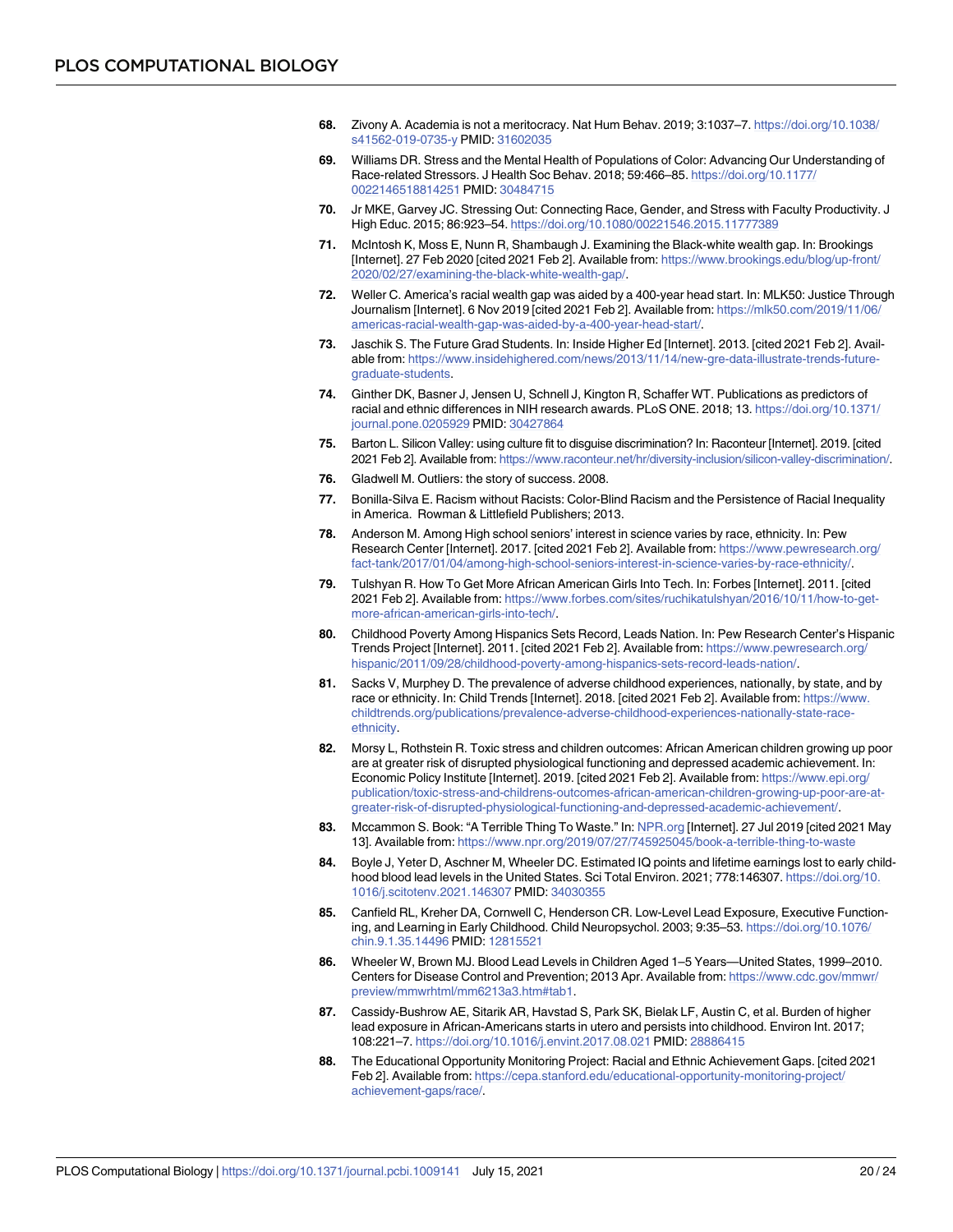- <span id="page-20-0"></span>**[89.](#page-7-0)** Bowman BT, Comer JP, John DJ. Addressing the African American Achievement Gap: Three Leading Educators Issue a Call to Action. Young Child. 2018; 73. Available from: [https://www.naeyc.org/](https://www.naeyc.org/resources/pubs/yc/may2018/achievement-gap) [resources/pubs/yc/may2018/achievement-gap.](https://www.naeyc.org/resources/pubs/yc/may2018/achievement-gap)
- **[90.](#page-8-0)** Dismantling the school-to-prison pipeline. NAACP Legal Defense and Educational Fund, INC; 2018. Available from: [https://www.naacpldf.org/wp-content/uploads/Dismantling\\_the\\_School\\_to\\_Prison\\_](https://www.naacpldf.org/wp-content/uploads/Dismantling_the_School_to_Prison_Pipeline__Criminal-Justice__.pdf) Pipeline\_Criminal-Justice\_\_.pdf.
- **[91.](#page-8-0)** Fenning PA, Pulaski S, Gomez M, Morello M, Maciel L, Maroney E, et al. Call to Action: A Critical Need for Designing Alternatives to Suspension and Expulsion. J Sch Violence. 2012; 11:105–17. <https://doi.org/10.1080/15388220.2011.646643>
- **[92.](#page-8-0)** Starck JG, Riddle T, Sinclair S. Warikoo N. Teachers Are People Too: Examining the Racial Bias of Teachers Compared to Other American Adults. Educ Res. 2020. [cited 2021 Feb 2]. [https://doi.org/10.](https://doi.org/10.3102/0013189X20912758) [3102/0013189X20912758](https://doi.org/10.3102/0013189X20912758)
- **[93.](#page-8-0)** McClain D. What's Lost When Black Children Are Socialized Into a White World. In: The Atlantic [Internet]. 21 Nov 2019 [cited 2021 Feb 2]. Available from: [https://www.theatlantic.com/education/archive/](https://www.theatlantic.com/education/archive/2019/11/how-black-mothers-prepare-their-children-school/599578/) [2019/11/how-black-mothers-prepare-their-children-school/599578/](https://www.theatlantic.com/education/archive/2019/11/how-black-mothers-prepare-their-children-school/599578/).
- **[94.](#page-8-0)** Courtright C, Smith L. Examining the Achievement Gap in Schol-to-Prison Pipeline: Tier 2 Behavior Interventions for African merican and Hispanic Sudents in Secondary Schools. California State University. 2014. Available from: [http://csus-dspace.calstate.edu/bitstream/handle/10211.3/122009/](http://csus-dspace.calstate.edu/bitstream/handle/10211.3/122009/Smith%20Courtright%20EDS%20Project%20PDF%20Copy%20Final.pdf?sequence=7) [Smith%20Courtright%20EDS%20Project%20PDF%20Copy%20Final.pdf?sequence=7.](http://csus-dspace.calstate.edu/bitstream/handle/10211.3/122009/Smith%20Courtright%20EDS%20Project%20PDF%20Copy%20Final.pdf?sequence=7)
- **[95.](#page-8-0)** Riegle-Crumb C, King B, Irizarry Y. Does STEM Stand Out? Examining Racial/Ethnic Gaps in Persistence Across Postsecondary Fields. Educ Res. 2019; 48:133–44. [https://doi.org/10.3102/](https://doi.org/10.3102/0013189X19831006) [0013189X19831006](https://doi.org/10.3102/0013189X19831006)
- **[96.](#page-8-0)** Chang MJ, Sharkness J, Hurtado S, Newman CB. What matters in college for retaining aspiring scientists and engineers from underrepresented racial groups. J Res Sci Teach. 2014; 51:555-80. [https://](https://doi.org/10.1002/tea.21146) [doi.org/10.1002/tea.21146](https://doi.org/10.1002/tea.21146)
- **[97.](#page-8-0)** Turk-Bikakci L, Berger A. Leaving STEM: STEM Ph.D. Holders in Non-STEM Careers. Am Inst Res. 2014; 11.
- **[98.](#page-8-0)** Johnson IR, Pietri ES, Fullilove F, Mowrer S. Exploring Identity-Safety Cues and Allyship Among Black Women Students in STEM Environments. Psychol Women Q. 2019; 43:131–50. [https://doi.org/](https://doi.org/10.1177/0361684319830926) [10.1177/0361684319830926](https://doi.org/10.1177/0361684319830926)
- **[99.](#page-8-0)** Zambrana RE, Ray R, Espino MM, Castro C, Douthirt Cohen B, Eliason J. "Don't Leave Us Behind": The Importance of Mentoring for Underrepresented Minority Faculty. Am Educ Res J. 2015; 52:40–72. <https://doi.org/10.3102/0002831214563063>
- **[100.](#page-8-0)** Gasman M, Kim J, Nguyen T-H. Effectively recruiting faculty of color at highly selective institutions: A school of education case study. J Divers High Educ. 2011; 4:212–22. [https://doi.org/10.1037/](https://doi.org/10.1037/a0025130) [a0025130](https://doi.org/10.1037/a0025130)
- **[101.](#page-8-0)** Griffin KA. Institutional Barriers, Strategies, and Benefits to Increasing the Representation of Women and Men of Color in the Professoriate. In: Perna LW, editor. Higher Education: Handbook of Theory and Research: Volume 35. Cham: Springer International Publishing; 2020. pp. 277–349. [https://doi.](https://doi.org/10.1007/978-3-030-31365-4%5F4) [org/10.1007/978-3-030-31365-4\\_4](https://doi.org/10.1007/978-3-030-31365-4%5F4)
- **[102.](#page-8-0)** Fields CD. Black Scientists: A History of Exclusion. Black Issues High Educ. 1998; 15:12–6.
- **[103.](#page-8-0)** Kulis S, Chong Y, Shaw H. Discriminatory Organizational Contexts and Black Scientists on Postsecondary Faculties. Res High Educ. 1999; 40:115–48. [https://doi.org/10.1023/A:1018778412377](https://doi.org/10.1023/A%3A1018778412377)
- **[104.](#page-8-0)** Walton GM. Cohen GL. A question of belonging: Race, social fit, and achievement. J Pers Soc Psychol. 2007; 92:82–96. <https://doi.org/10.1037/0022-3514.92.1.82> PMID: [17201544](http://www.ncbi.nlm.nih.gov/pubmed/17201544)
- **[105.](#page-9-0)** Bump P. White Republicans think whites, blacks and Hispanics face about the same amount of discrimination. Washington Post. 2019. Available from: [https://www.washingtonpost.com/politics/2019/](https://www.washingtonpost.com/politics/2019/04/15/white-republicans-think-whites-blacks-hispanics-face-about-same-amount-discrimination/) [04/15/white-republicans-think-whites-blacks-hispanics-face-about-same-amount-discrimination/](https://www.washingtonpost.com/politics/2019/04/15/white-republicans-think-whites-blacks-hispanics-face-about-same-amount-discrimination/). [cited 2021 Feb 2].
- **[106.](#page-9-0)** Norton MI, Sommers SR. Whites See Racism as a Zero-Sum Game That They Are Now Losing. Perspect Psychol Sci. 2011; 6:215–8. <https://doi.org/10.1177/1745691611406922> PMID: [26168512](http://www.ncbi.nlm.nih.gov/pubmed/26168512)
- **[107.](#page-9-0)** Berbrier M. The victim ideology of white supremacists and white separatists in the United States. Sociol Focus. 2000; 33:175–91. <https://doi.org/10.1080/00380237.2000.10571164>
- **[108.](#page-9-0)** Kantrowitz M. The Distribution of Grants and Scholarships by Race. FinAidorg. 2011: 19.
- **[109.](#page-9-0)** Woo J, Choy S. Merit Aid for Undergraduates: Trends From 1995–96 to 2007–08. U.S. Department of Education; 2011 p. 23. Available from: <https://nces.ed.gov/pubs2012/2012160.pdf>.
- **[110.](#page-9-0)** Munguia H. Here's What Happens When You Ban Affirmative Action In College Admissions. In: FiveThirtyEight [Internet]. 2015 [cited 2021 Feb 2]. Available from: [https://fivethirtyeight.com/features/](https://fivethirtyeight.com/features/heres-what-happens-when-you-ban-affirmative-action-in-college-admissions/) [heres-what-happens-when-you-ban-affirmative-action-in-college-admissions/.](https://fivethirtyeight.com/features/heres-what-happens-when-you-ban-affirmative-action-in-college-admissions/)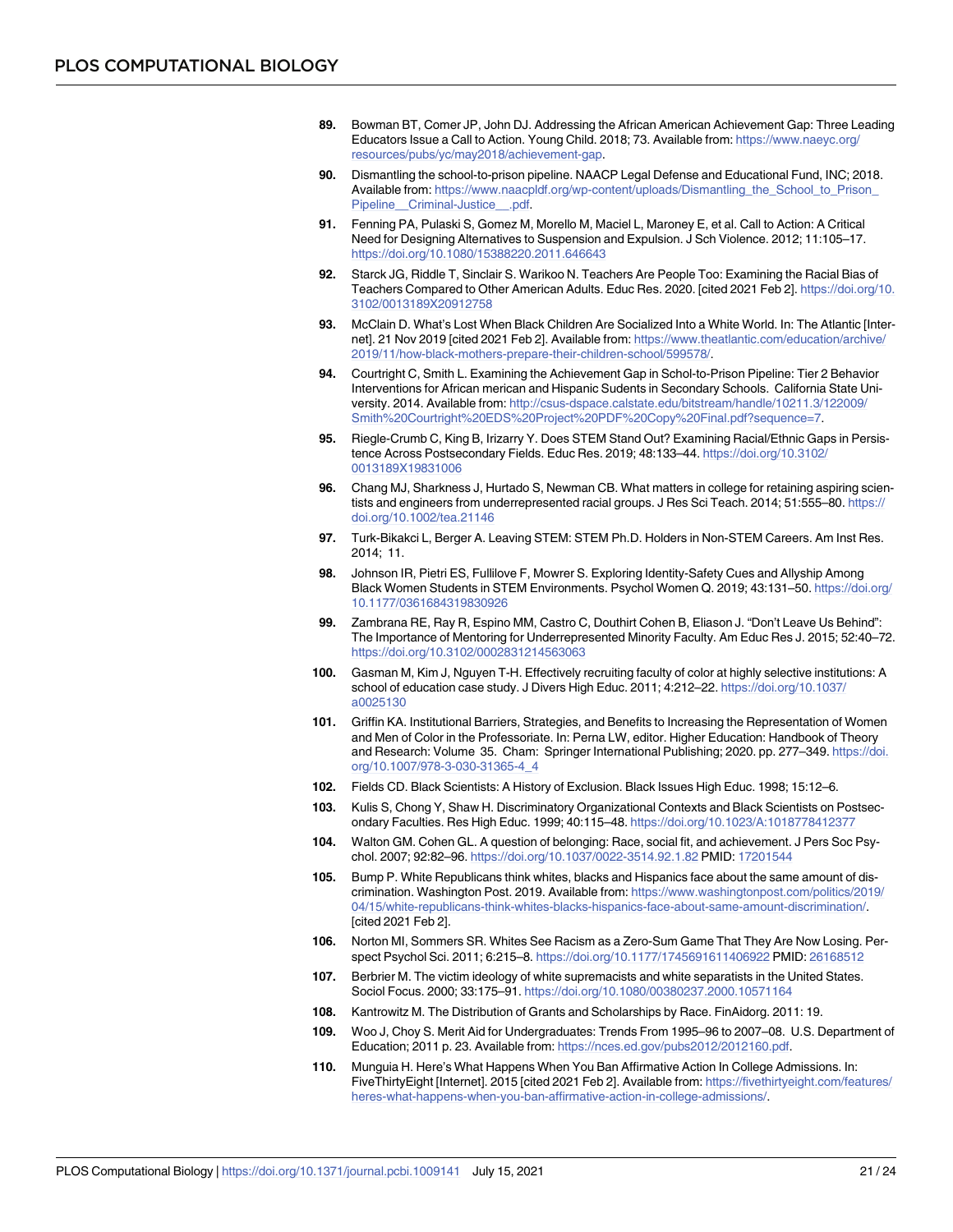- <span id="page-21-0"></span>**[111.](#page-9-0)** Bartolone J, Halverson ML, Hoffer TB, Wolniak GC, Setlak L, Hedberg EC, et al. Evaluation of the National Science Foundation's Graduate Research Fellowship Program: Final Report. Chicago: The National Science Foundation; 2014 Jan p. 269. <https://doi.org/10.1161/CIRCGENETICS.113.000448> PMID: [25031304](http://www.ncbi.nlm.nih.gov/pubmed/25031304)
- **[112.](#page-9-0)** The Myth of Reverse Racism. In: Alberta Civil Liberties Research Centre [Internet]. [cited 2021 Feb 2]. Available from: <http://www.aclrc.com/myth-of-reverse-racism>.
- **113.** Bax A. The C-Word Meets "the N-Word": The Slur-Once-Removed and the Discursive Construction of Reverse Racism. J Linguistic Anthropol. 2018; 28:114–36. <https://doi.org/10.1111/jola.12185>
- **[114.](#page-9-0)** McKinney KD. Being White: Stories of Race and Racism. Routledge; 2013.
- **[115.](#page-9-0)** Rhode D, Himanshu-Ojha, Cooke K. The Decline of the "Great Equalizer." In: The Atlantic [Internet]. 2012. [cited 2021 Feb 2]. Available from: [https://www.theatlantic.com/business/archive/2012/12/the](https://www.theatlantic.com/business/archive/2012/12/the-decline-of-the-great-equalizer/266455/)[decline-of-the-great-equalizer/266455/](https://www.theatlantic.com/business/archive/2012/12/the-decline-of-the-great-equalizer/266455/).
- **[116.](#page-10-0)** Expansive Survey of America's Public Schools Reveals Troubling Racial Disparities. In: U.S. Department of Education [Internet]. 2014. [cited 2021 Feb 2]. Available from: [https://www.ed.gov/news/](https://www.ed.gov/news/press-releases/expansive-survey-americas-public-schools-reveals-troubling-racial-disparities) [press-releases/expansive-survey-americas-public-schools-reveals-troubling-racial-disparities.](https://www.ed.gov/news/press-releases/expansive-survey-americas-public-schools-reveals-troubling-racial-disparities)
- **[117.](#page-10-0)** Gross T. A "Forgotten History" Of How The U.S. Government Segregated America. In: [NPR.org](http://NPR.org) [Internet]. 2017. [cited 2021 Feb 2]. Available from: [https://www.npr.org/2017/05/03/526655831/a](https://www.npr.org/2017/05/03/526655831/a-forgotten-history-of-how-the-u-s-government-segregated-america)[forgotten-history-of-how-the-u-s-government-segregated-america.](https://www.npr.org/2017/05/03/526655831/a-forgotten-history-of-how-the-u-s-government-segregated-america)
- **[118.](#page-10-0)** Nonwhite School Districts Get \$23 Billion Less Than White Districts Despite Serving The Same Number Of Students. In: edbuild [Internet]. 2019. [cited 2021 Feb 2]. Available from: [http://edbuild.org/](http://edbuild.org/content/23-billion) [content/23-billion](http://edbuild.org/content/23-billion).
- **[119.](#page-10-0)** Kozol J. Savage Inequalities: Children in America's Schools. Crown; 2012.
- **[120.](#page-10-0)** Bertrand M, Are Emily MS. Greg More Employable Than Lakisha and Jamal? A Field Experiment on Labor Market Discrimination. Am Econ Rev. 2004; 94:991–1013. [https://doi.org/10.1257/](https://doi.org/10.1257/0002828042002561) [0002828042002561](https://doi.org/10.1257/0002828042002561)
- **[121.](#page-10-0)** Kang SK, DeCelles KA, Tilcsik A, Jun S. Whitened Résumés: Race and Self-Presentation in the Labor Market. Adm Sci Q. 2016; 61:469–502. <https://doi.org/10.1177/0001839216639577>
- **[122.](#page-10-0)** Williams DR, Racism W-MR. Mental Health. Ethn Health. 2000; 5:243–68. [https://doi.org/10.1080/](https://doi.org/10.1080/713667453) [713667453](https://doi.org/10.1080/713667453) PMID: [11105267](http://www.ncbi.nlm.nih.gov/pubmed/11105267)
- **[123.](#page-10-0)** Sue DW, Capodilupo CM, Torino GC, Bucceri JM, Holder AMB, Nadal KL, et al. Racial microaggressions in everyday life: Implications for clinical practice. Am Psychol. 2007; 62:271-86. [https://doi.org/](https://doi.org/10.1037/0003-066X.62.4.271) [10.1037/0003-066X.62.4.271](https://doi.org/10.1037/0003-066X.62.4.271) PMID: [17516773](http://www.ncbi.nlm.nih.gov/pubmed/17516773)
- **[124.](#page-11-0)** Utsey SO, Chae MH, Brown CF, Kelly D. Effect of ethnic group membership on ethnic identity, racerelated stress, and quality of life. Cultur Divers Ethnic Minor Psychol. 2002; 8:366–77. [https://doi.org/](https://doi.org/10.1037/1099-9809.8.4.367) [10.1037/1099-9809.8.4.367](https://doi.org/10.1037/1099-9809.8.4.367) PMID: [12416322](http://www.ncbi.nlm.nih.gov/pubmed/12416322)
- **[125.](#page-11-0)** Nadal KL, Wong Y, Griffin KE, Davidoff K, Sriken J. The Adverse Impact of Racial Microaggressions on College Students' Self-Esteem. J Coll Stud Dev. 2014; 55:461–74. [https://doi.org/10.1353/csd.](https://doi.org/10.1353/csd.2014.0051) [2014.0051](https://doi.org/10.1353/csd.2014.0051)
- **[126.](#page-11-0)** Torres L, Driscoll MW, Racial Microaggressions BAL. Psychological Functioning Among Highly Achieving African-Americans: A Mixed-Methods Approach. J Soc Clin Psychol. 2010; 29:1074–99. <https://doi.org/10.1521/jscp.2010.29.10.1074>
- **[127.](#page-11-0)** Universal Declaration of Human Rights. United Nations; 2015. Available from: [https://www.un.org/en/](https://www.un.org/en/universal-declaration-human-rights/) [universal-declaration-human-rights/](https://www.un.org/en/universal-declaration-human-rights/).
- **[128.](#page-11-0)** Declaration of Principles on Tolerance—UN Documents: Gathering a body of global agreements. In: UN Documents [Internet]. 1995. [cited 2021 Feb 2]. Available from: [http://www.un-documents.net/dpt.](http://www.un-documents.net/dpt.htm) [htm](http://www.un-documents.net/dpt.htm).
- **[129.](#page-11-0)** Popper K. The Open Society and Its Enemies. Routledge; 2012.
- **[130.](#page-11-0)** Biomedicine I of M (US) C on the S and EI of D in, Bulger RE, Bobby EM, Fineberg HV. Trust, Honesty, and the Authority of Science. Society's Choices: Social and Ethical Decision Making in Biomedicine. National Academies Press (US); 1995. Available from: [https://www.ncbi.nlm.nih.gov/books/](https://www.ncbi.nlm.nih.gov/books/NBK231971/) [NBK231971/.](https://www.ncbi.nlm.nih.gov/books/NBK231971/)
- **[131.](#page-11-0)** Funk, Cary, Hefferon, Meg. Most Americans have positive image of research scientists, but fewer see them as good communicators. In: Pew Research Center [Internet]. 2019. [cited 2021 Feb 2]. Available from: [https://www.pewresearch.org/fact-tank/2019/08/19/most-americans-have-positive-image-of](https://www.pewresearch.org/fact-tank/2019/08/19/most-americans-have-positive-image-of-research-scientists-but-fewer-see-them-as-good-communicators/)[research-scientists-but-fewer-see-them-as-good-communicators/.](https://www.pewresearch.org/fact-tank/2019/08/19/most-americans-have-positive-image-of-research-scientists-but-fewer-see-them-as-good-communicators/)
- **[132.](#page-11-0)** Anderson NB, Bulatao RA, Cohen B, National Research Council (US) Panel on Race E. Racial and Ethnic Identification, Official Classifications, and Health Disparities. Critical Perspectives on Racial and Ethnic Differences in Health in Late Life. National Academies Press (US); 2004. Available from: <https://www.ncbi.nlm.nih.gov/books/NBK25522/>.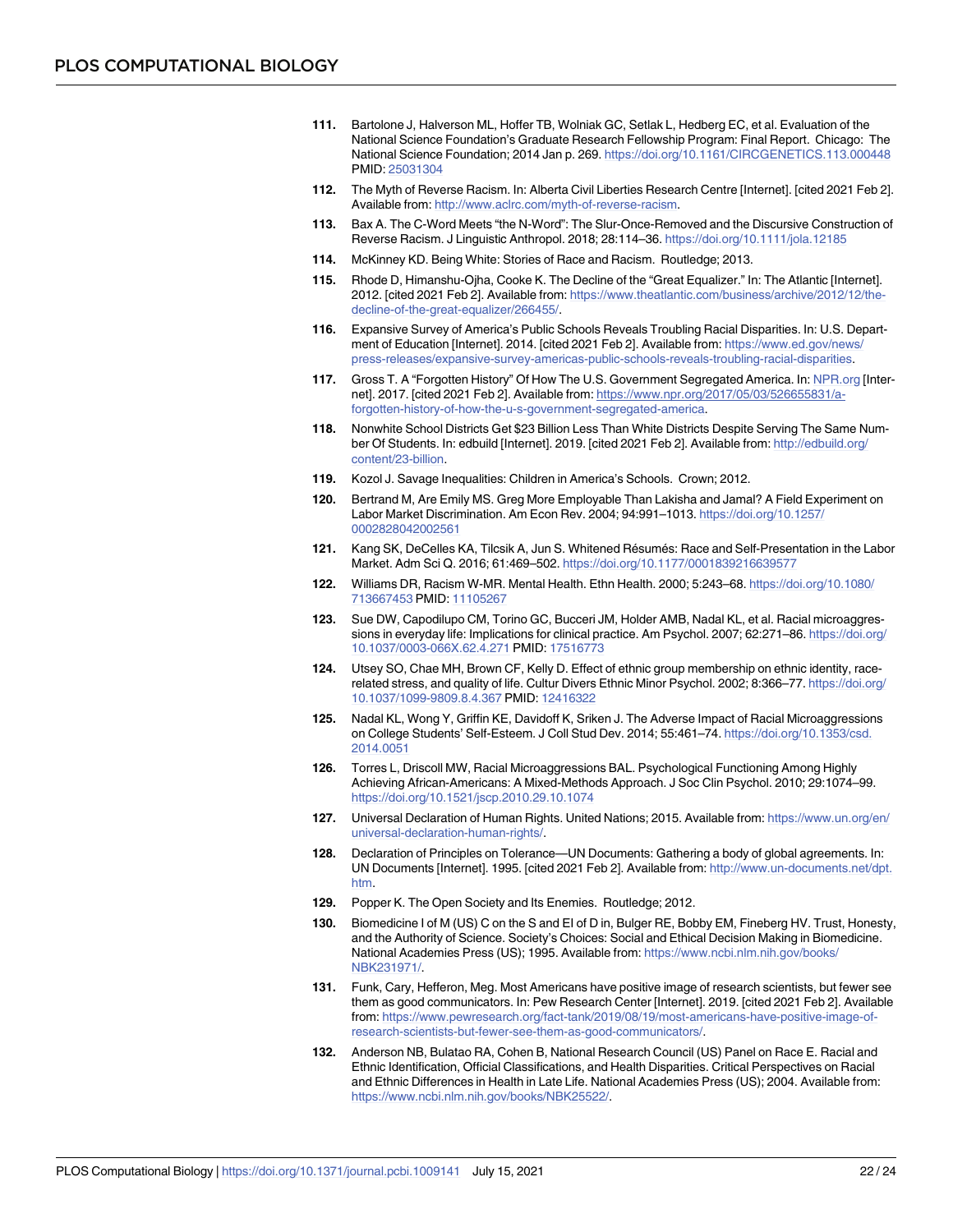- <span id="page-22-0"></span>**[133.](#page-11-0)** Chow K. "Model Minority" Myth Again Used As A Racial Wedge Between Asians And Blacks. In: [NPR.](http://NPR.org) [org](http://NPR.org) [Internet]. 2017. [cited 2021 Feb 2]. Available from: [https://www.npr.org/sections/codeswitch/](https://www.npr.org/sections/codeswitch/2017/04/19/524571669/model-minority-myth-again-used-as-a-racial-wedge-between-asians-and-blacks) [2017/04/19/524571669/model-minority-myth-again-used-as-a-racial-wedge-between-asians-and](https://www.npr.org/sections/codeswitch/2017/04/19/524571669/model-minority-myth-again-used-as-a-racial-wedge-between-asians-and-blacks)[blacks](https://www.npr.org/sections/codeswitch/2017/04/19/524571669/model-minority-myth-again-used-as-a-racial-wedge-between-asians-and-blacks).
- **[134.](#page-11-0)** Chou RS, Feagin JR. Myth of the Model Minority: Asian Americans Facing Racism, Second Edition. Routledge; 2015.
- **[135.](#page-11-0)** Hersch J. Profiling the New Immigrant Worker: The Effects of Skin Color and Height. J Labour Econ. 2008; 26.
- **[136.](#page-11-0)** Harrison MS. Colorism In The Job Selection Process: Are There Prefential Differencs Within The Black Race? University of Georgia. 2004. Available from: [https://getd.libs.uga.edu/pdfs/harrison\\_](https://getd.libs.uga.edu/pdfs/harrison_matthew_s_200512_ms.pdf) [matthew\\_s\\_200512\\_ms.pdf.](https://getd.libs.uga.edu/pdfs/harrison_matthew_s_200512_ms.pdf)
- [137.](#page-11-0) García-Peña, Lorgia. Dismantling Anti-Blackness Together. In: NACLA [Internet]. 8 Jun 2020 [cited 2021 Feb 2]. Available from: [https://nacla.org/news/2020/06/09/dismantling-anti-blackness-together.](https://nacla.org/news/2020/06/09/dismantling-anti-blackness-together)
- **[138.](#page-12-0)** Intersectionality GD. Critical Race Theory, and the Primacy of Racism: Race, Class, Gender, and Disability in Education. Qual Inq. 2015; 21:277–87. <https://doi.org/10.1177/1077800414557827>
- **[139.](#page-12-0)** Quantifying America's Gender Wage Gap by Race/Ethnicity. Washington, D.C.: National Partnership for Women & Families; 2020. Available from: [https://www.nationalpartnership.org/our-work/resources/](https://www.nationalpartnership.org/our-work/resources/economic-justice/fair-pay/quantifying-americas-gender-wage-gap.pdf) [economic-justice/fair-pay/quantifying-americas-gender-wage-gap.pdf.](https://www.nationalpartnership.org/our-work/resources/economic-justice/fair-pay/quantifying-americas-gender-wage-gap.pdf)
- **[140.](#page-12-0)** Staples B. How the Suffrage Movement Betrayed Black Women. The New York Times. 2018. Available from: [https://www.nytimes.com/2018/07/28/opinion/sunday/suffrage-movement-racism-black](https://www.nytimes.com/2018/07/28/opinion/sunday/suffrage-movement-racism-black-women.html)[women.html](https://www.nytimes.com/2018/07/28/opinion/sunday/suffrage-movement-racism-black-women.html). [cited 2021 Feb 2].
- **[141.](#page-12-0)** Breines W. Struggling to Connect: White and Black Feminism in the Movement Years. Contexts. 2007; 6:18–24. <https://doi.org/10.1525/ctx.2007.6.1.18>
- **[142.](#page-12-0)** Personal Income: PINC-05. Work Experience-People 15 Years Old and Over, by Total Money Earnings, Age, Race, Hispanic Origin, Sex, and Disability Status. In: The United States Census Bureau [Internet]. 2019. [cited 2021 Feb 2]. Available from: [https://www.census.gov/data/tables/time-series/](https://www.census.gov/data/tables/time-series/demo/income-poverty/cps-pinc/pinc-05.html) [demo/income-poverty/cps-pinc/pinc-05.html](https://www.census.gov/data/tables/time-series/demo/income-poverty/cps-pinc/pinc-05.html).
- **[143.](#page-13-0)** Hong L, Page SE. Groups of diverse problem solvers can outperform groups of high-ability problem solvers. Proc Natl Acad Sci U S A. 2004; 101:16385–9. <https://doi.org/10.1073/pnas.0403723101> PMID: [15534225](http://www.ncbi.nlm.nih.gov/pubmed/15534225)
- **[144.](#page-13-0)** Hofstra B, Kulkarni VV, Galvez SM-N, He B, Jurafsky D, McFarland DA. The Diversity–Innovation Paradox in Science. Proc Natl Acad Sci U S A. 2020; 117:9284–91. [https://doi.org/10.1073/pnas.](https://doi.org/10.1073/pnas.1915378117) [1915378117](https://doi.org/10.1073/pnas.1915378117) PMID: [32291335](http://www.ncbi.nlm.nih.gov/pubmed/32291335)
- **[145.](#page-13-0)** AlShebli BK, Rahwan T, Woon WL. The preeminence of ethnic diversity in scientific collaboration. Nat Commun. 2018; 9:5163. <https://doi.org/10.1038/s41467-018-07634-8> PMID: [30514841](http://www.ncbi.nlm.nih.gov/pubmed/30514841)
- **[146.](#page-13-0)** DeSantis CE, Miller KD, Sauer AG, Jemal A, Siegel RL. Cancer statistics for African Americans, 2019 CA. Cancer J Clin. 2019; 69:211–33. <https://doi.org/10.3322/caac.21555> PMID: [30762872](http://www.ncbi.nlm.nih.gov/pubmed/30762872)
- **147.** Basu R. High ambient temperature and mortality: a review of epidemiologic studies from 2001 to 2008. Environ Health. 2009; 8:40. <https://doi.org/10.1186/1476-069X-8-40> PMID: [19758453](http://www.ncbi.nlm.nih.gov/pubmed/19758453)
- **[148.](#page-13-0)** COVID-19 Provisional Counts—Health Disparities. 2021. [cited 2021 Feb 2]. Available from: [https://](https://www.cdc.gov/nchs/nvss/vsrr/covid19/health_disparities.htm) [www.cdc.gov/nchs/nvss/vsrr/covid19/health\\_disparities.htm.](https://www.cdc.gov/nchs/nvss/vsrr/covid19/health_disparities.htm)
- **[149.](#page-13-0)** Park A. Everybody's Movement: Environmental Justice and Climate Change. Massachusetts: Environmental Support Center; 2009.
- **[150.](#page-13-0)** Enderle E. Diversity and the Future of the U.S. Environmental Movement. Yale School of Environment Publication Series; 2007. Available from: <https://elischolar.library.yale.edu/fes-pubs/1/>.
- **[151.](#page-14-0)** Funk C, Kennedy B. How Americans see climate change and the environment in 7 charts. In: Pew Research Center [Internet]. [cited 2021 Feb 2]. Available from: [https://www.pewresearch.org/fact](https://www.pewresearch.org/fact-tank/2020/04/21/how-americans-see-climate-change-and-the-environment-in-7-charts/)[tank/2020/04/21/how-americans-see-climate-change-and-the-environment-in-7-charts/](https://www.pewresearch.org/fact-tank/2020/04/21/how-americans-see-climate-change-and-the-environment-in-7-charts/).
- **[152.](#page-13-0)** Smith EK. Mayer A. A social trap for the climate? Collective action, trust and climate change risk perception in 35 countries. Glob Environ Chang. 2018; 49:140–53. [https://doi.org/10.1016/j.gloenvcha.](https://doi.org/10.1016/j.gloenvcha.2018.02.014) [2018.02.014](https://doi.org/10.1016/j.gloenvcha.2018.02.014)
- **[153.](#page-13-0)** Leiserowitz A, Race AK. Ethnicity and Public Responses to Climate Change. George Mason University Center for Climate Change. Communication. 2010.
- **[154.](#page-13-0)** Chavis BF Jr, Lee C. Toxic Wastes and Race in the United States. United States of America: Commission for Racial Justice, United Church of Christ; 1987.
- **[155.](#page-13-0)** Environmental Justice Timeline. In: US EPA [Internet]. 2015. [cited 2021 Feb 2]. Available from: [https://www.epa.gov/environmentaljustice/environmental-justice-timeline.](https://www.epa.gov/environmentaljustice/environmental-justice-timeline)